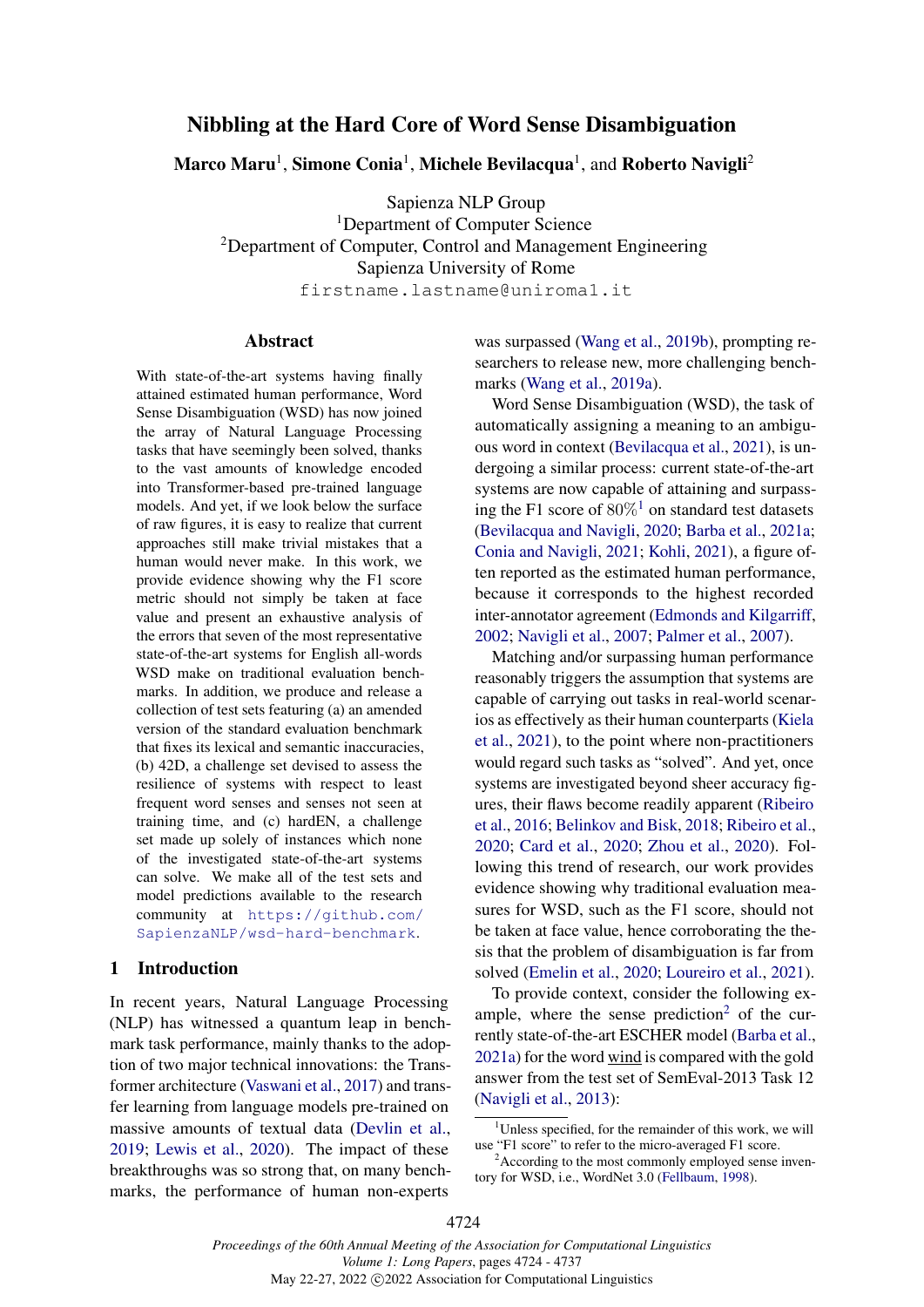- context: The banks battling against a strong wind in the USA several years later. Investors and regulators (. . . )
- gold: A tendency or force that influences events.
- **ESCHER:** Air moving  $(\ldots)$  from an area of high pressure to an area of low pressure.

Here, the contextual meaning of the word wind is clear to any English speaker, with no cues in the sentence that would lead a human reader to pick the "air" meaning. This is an illustrative case of why, despite having achieved (on paper) *superhuman* performance, systems continue to make mistakes that the inter-annotator agreement would not justify. Similarly, in the context below, another system which breaks the 80% performance ceiling [\(Conia](#page-9-3) [and Navigli,](#page-9-3) [2021\)](#page-9-3) makes a trivial mistake on a standard test instance [\(Snyder and Palmer,](#page-12-6) [2004\)](#page-12-6), and fails to label the word couple properly:

- context: I was just sitting down to meet with some new therapy clients, a couple, and the building started shaking (. . . )
- gold: A pair of people who live together.
- [Conia and Navigli](#page-9-3) [\(2021\)](#page-9-3): A small indefinite number.

With a view to gaining a better understanding of the nature of what systems still fail to disambiguate, in this work we provide the following main contributions: (i) we put forward a detailed quantitative and qualitative analysis of errors shared among seven state-of-the-art systems for English WSD, including systems that have surpassed the 80% human estimate in terms of F1 score [\(Bevilacqua and](#page-9-1) [Navigli,](#page-9-1) [2020;](#page-9-1) [Barba et al.,](#page-9-2) [2021a\)](#page-9-2), (ii) we produce an amended version of the English all-words WSD evaluation benchmarks featured in Senseval and SemEval tasks [\(Agirre et al.,](#page-8-0) [2009;](#page-8-0) [Ra](#page-11-3)[ganato et al.,](#page-11-3) [2017a\)](#page-11-3), (iii) we devise "42D" (pron. [for·ti·tude]), the first manually-curated test bed made available to the research community after a hiatus of seven years since SemEval-2015 [\(Moro](#page-11-4) [and Navigli,](#page-11-4) [2015\)](#page-11-4), and a powerful evaluation tool for estimating system resilience in contexts featuring least frequent word senses, (iv) we establish a new human performance threshold for assessing actual *superhuman* scores on WSD test sets, and propose macro-averaged F1 score as an alternative to micro-averaged F1 score to better account for

least frequent word senses in WSD evaluation, (v) we release "hardEN", a challenge set for English all-words WSD on which state-of-the-art systems under investigation achieve exactly 0.0% F1 score, and (vi) we set up an experimental setting to show the impact sense distribution has over the aforementioned datasets.

## 2 Related Work

WSD has witnessed the creation of many different evaluation benchmarks, most notably as part of the Senseval (now SemEval) evaluation campaigns [\(Kilgarriff,](#page-10-8) [1998\)](#page-10-8). Since the release of the popular Unified Evaluation Framework by [Raganato](#page-11-3) [et al.](#page-11-3) [\(2017a\)](#page-11-3), the experimental setting has become quite standard, with most systems being evaluated on ALL, i.e., the concatenation of Senseval-2 [\(Edmonds and Cotton,](#page-10-9) [2001\)](#page-10-9), Senseval-3 Task 1 [\(Snyder and Palmer,](#page-12-6) [2004\)](#page-12-6), SemEval-2007 Task 17 [\(Pradhan et al.,](#page-11-5) [2007\)](#page-11-5), SemEval-2013 Task 12 [\(Nav](#page-11-2)[igli et al.,](#page-11-2) [2013\)](#page-11-2), and SemEval-2015 Task 13 [\(Moro](#page-11-4) [and Navigli,](#page-11-4) [2015\)](#page-11-4). Besides reporting results split by part of speech, which has not been particularly insightful, no specific finer-grained analysis is usually performed. $3$  This trend runs the risk of promoting a sort of collective hill-climbing behavior, which, in turn, makes it unclear how much the improvement in performance has been due to genuinely stronger generalization power, as opposed to overfitting to increasingly stale test sets.

In opposition to this measure-centered style of evaluation, one possible alternative is that of behavioral testing, as proposed by [Ribeiro et al.](#page-12-4) [\(2020\)](#page-12-4). In their proposal (which does not address WSD explicitly), the benchmark evaluates separately minimum testable units of behavior, each of which addresses one specific skill required by a usable system. WSD, however, is a tricky problem to address in this way, as it is, in fact, a collection of idiosyncratic, diverse classification problems, which are hard to cluster in a meaningful way.

A different kind of analysis, perhaps more specific to WSD, has tackled the problem of the strong imbalance of sense distributions, which makes learning difficult for automatic algorithms, and monitors how this imbalance affects performance [\(Calvo and Gelbukh,](#page-9-6) [2015;](#page-9-6) [Izquierdo et al.,](#page-10-10) [2015;](#page-10-10) [Postma et al.,](#page-11-6) [2016;](#page-11-6) [Wang and Wang,](#page-12-7) [2021\)](#page-12-7). We

<span id="page-1-0"></span><sup>3</sup> Partial exceptions are [Kumar et al.](#page-10-11) [\(2019\)](#page-10-11), [Bevilacqua](#page-9-7) [et al.](#page-9-7) [\(2020\)](#page-9-7), [Blevins et al.](#page-9-8) [\(2021\)](#page-9-8), [Chen et al.](#page-9-9) [\(2021\)](#page-9-9), and [Barba et al.](#page-9-2) [\(2021a\)](#page-9-2), which have paid particular attention to least frequent senses and data efficiency.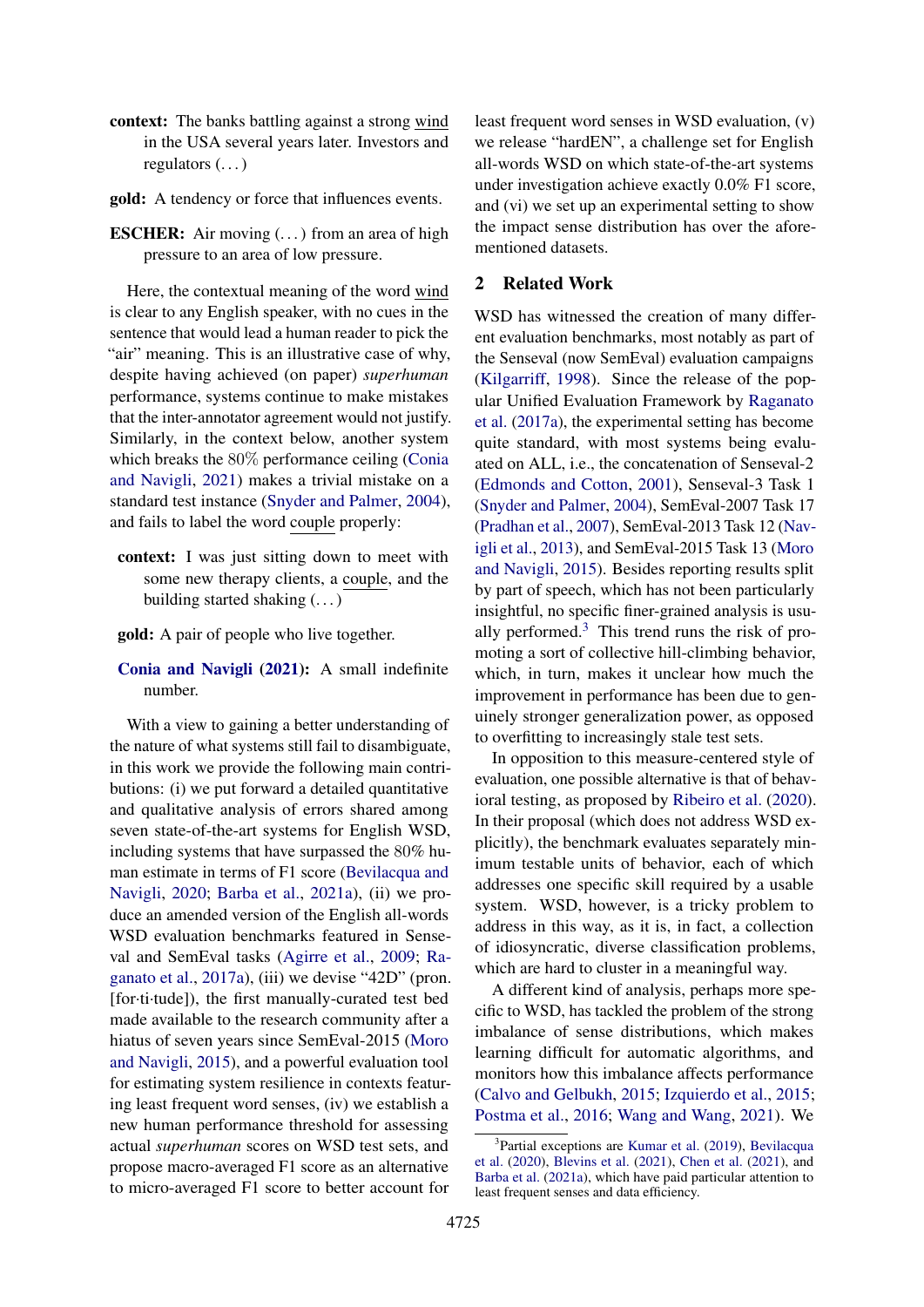follow this line of research in that we also take sense distribution skewness as the core issue in the development of WSD algorithms. Therefore, both in the analysis of current WSD systems and in the creation of our new benchmarks, we check for the excessive influence of the most frequent output classes.

### <span id="page-2-4"></span>3 Systems at Issue

In an effort to make our analysis as thorough and comprehensive as possible, we consider a set of seven representative cutting-edge approaches for WSD.[4](#page-2-0) With the exception of SyntagRank [\(Scoz](#page-12-8)[zafava et al.,](#page-12-8) [2020\)](#page-12-8), all systems are supervised neural architectures exploiting pre-trained language models. Below, we describe each of these sys-tems:<sup>[5](#page-2-1)</sup>

ARES [\(Scarlini et al.,](#page-12-9) [2020\)](#page-12-9)<sup>[6](#page-2-2)</sup> is a semisupervised approach to producing contextualized sense embeddings that share the same space as those from BERT [\(Devlin et al.,](#page-10-0) [2019\)](#page-10-0). It enables a simple 1 Nearest-Neighbour algorithm to attain high performance both in the English and multilingual settings despite relying on English training data only. We use the ARES English vectors freely available at <http://sensembert.org>.

BEM [\(Blevins and Zettlemoyer,](#page-9-10) [2020\)](#page-9-10) is a biencoder model with high accuracy for the disambiguation of rare word senses. BEM maps the target in context and its word senses (as represented by glosses) independently into a shared embedding space, by means of jointly learned context and gloss encoders. Disambiguation is then performed simply by predicting the sense whose encoding is most similar to that of the target. We employ the model and code available at [https://github.com/](https://github.com/facebookresearch/wsd-biencoders) [facebookresearch/wsd-biencoders](https://github.com/facebookresearch/wsd-biencoders).

ESCHER [\(Barba et al.,](#page-9-2) [2021a,](#page-9-2) ESR) frames WSD as a span extraction task similar to SOuAD [\(Rajpurkar et al.,](#page-11-7) [2016\)](#page-11-7), in which a system is asked to detect the span matching the gloss of the correct sense for a target word from a pseudodocument constructed by concatenating the context of the target word with all the glosses of its possible senses. At the time of writing, ES-CHER represents the state of the art in  $WSD.<sup>7</sup>$  $WSD.<sup>7</sup>$  $WSD.<sup>7</sup>$  We employ the model and code available at [https:](https://github.com/SapienzaNLP/esc) [//github.com/SapienzaNLP/esc](https://github.com/SapienzaNLP/esc).

EWISER [\(Bevilacqua and Navigli,](#page-9-1) [2020,](#page-9-1) EWR) is a WSD classifier that exploits relational information included in WordNet by incorporating a sparse adjacency matrix within the architecture. We employ the model and code available at [https:](https://github.com/SapienzaNLP/ewiser) [//github.com/SapienzaNLP/ewiser](https://github.com/SapienzaNLP/ewiser).

Generationary [\(Bevilacqua et al.,](#page-9-7) [2020,](#page-9-7) GEN) reframes WSD as definition modeling, i.e., the task of generating a gloss from static or contextual embeddings [\(Noraset et al.,](#page-11-8) [2017\)](#page-11-8), therefore recasting disambiguation as a generative problem. We use the GEN-UNI (MBRR) model reported in the original paper. While the only exposure of the model to WordNet-tagged data was through SemCor [\(Miller](#page-11-9) [et al.,](#page-11-9) [1993\)](#page-11-9), i.e., the most widely employed training set for WSD, the model was also trained on other lexicographic resources, such as the Oxford Dictionary [\(Chang and Chen,](#page-9-11) [2019\)](#page-9-11).

GlossBERT [\(Huang et al.,](#page-10-12) [2019,](#page-10-12) GLB) formulates WSD as a gloss ranking task, with a crossencoder scoring context-gloss pairs. The model is trained with a simple learning-to-rank [\(He et al.,](#page-10-13) [2008\)](#page-10-13) approach, simply predicting whether a gloss is relevant to the context or not. We employ the model and code available at [https://github.](https://github.com/HSLCY/GlossBERT) [com/HSLCY/GlossBERT](https://github.com/HSLCY/GlossBERT).

SyntagRank [\(Scozzafava et al.,](#page-12-8) [2020,](#page-12-8) SYN) is a knowledge-based system that jointly exploits the Personalized PageRank algorithm and the wealth of syntagmatic information contained in SyntagNet [\(Maru et al.,](#page-11-10) [2019\)](#page-11-10) to perform disambiguation in multiple languages. We accessed SyntagRank by means of its APIs which are freely available at <http://api.syntagnet.org/>.

# 4 The Hard Core

To consider WSD as solved, it would be reasonable to expect disambiguation errors to be little more than mismatches between the reference ground truth and another different, but still reasonable interpretation. For example, if we consider the word

<span id="page-2-0"></span><sup>&</sup>lt;sup>4</sup>To ensure a fair comparison, we only consider systems/settings that are not exposed to the Princeton WordNet Gloss Corpus ([https://wordnetcode.princeton.](https://wordnetcode.princeton.edu/glosstag.shtml) [edu/glosstag.shtml](https://wordnetcode.princeton.edu/glosstag.shtml)).

<span id="page-2-1"></span><sup>&</sup>lt;sup>5</sup>For an extensive overview of state-of-the-art system backbones and trends in WSD, see [Bevilacqua et al.](#page-9-0) [\(2021\)](#page-9-0).

<span id="page-2-2"></span><sup>&</sup>lt;sup>6</sup>For ease of reading, we will henceforth use abbreviations to identify some of the systems under investigation.

<span id="page-2-3"></span>Contemporary to this work, ConSeC [\(Barba et al.,](#page-9-12) [2021c\)](#page-9-12), which extends ESCHER, has now attained the new state of the art.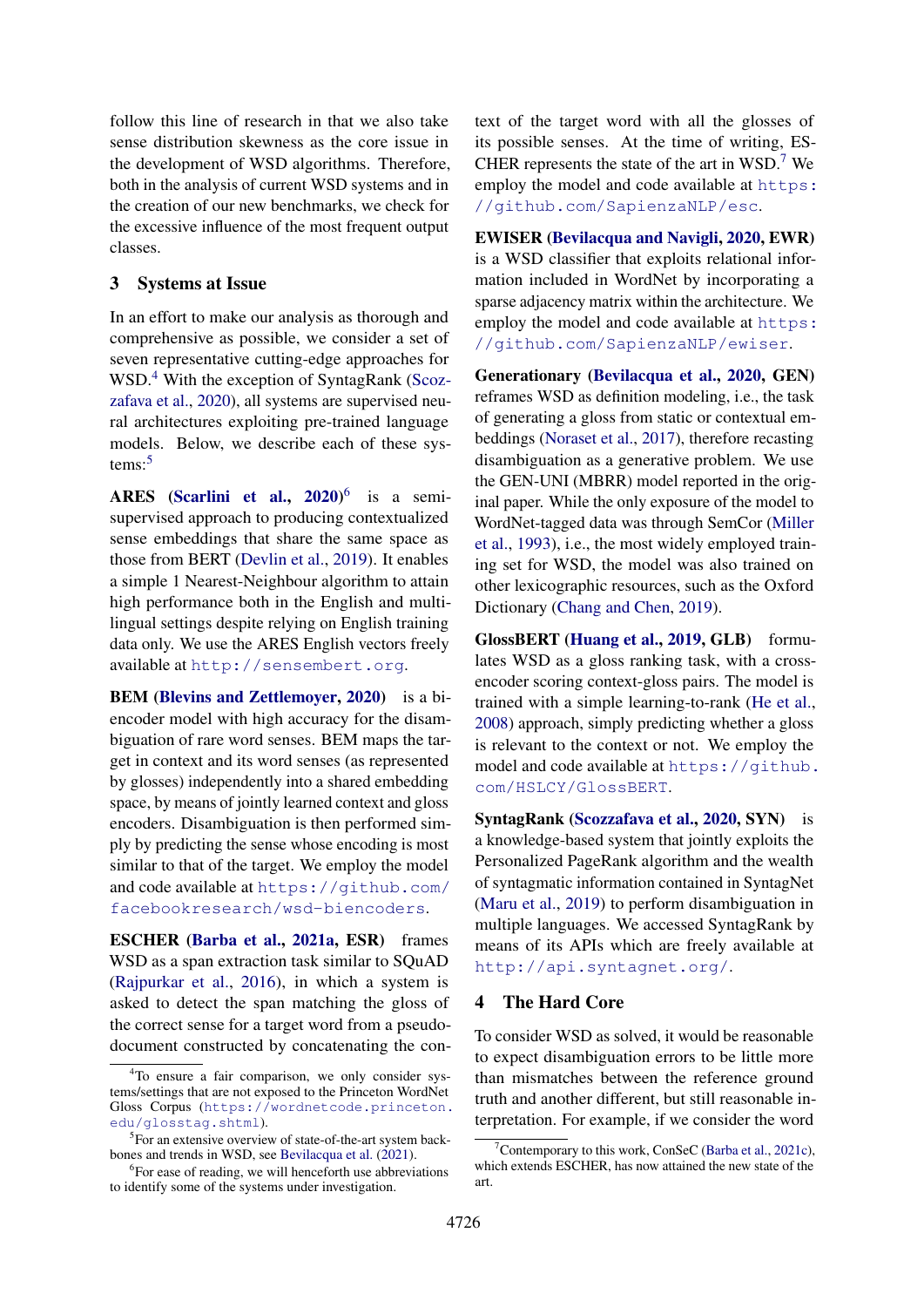<span id="page-3-1"></span>

| dataset #inst #mono ARES BEM ESR EWR GEN GLB SYN gold                          |  |  |  |  |  |
|--------------------------------------------------------------------------------|--|--|--|--|--|
| ALL 7,253 1,301 71.3% 72.6% 71.2% 72.7% 69.0% 74.8% 81.1% 65.2%                |  |  |  |  |  |
| ALL <sub>HC</sub> 541 0 64.7% 71.0% 68.6% 67.8% <b>62.7</b> % 70.6% 80.2% 2.0% |  |  |  |  |  |
| ALL 7,253 1,301 88.2% 87.4% 86.3% 88.8% 85.9% 88.6% 88.8% 84.3%                |  |  |  |  |  |
| ALL <sub>HC</sub> 541 0 96.9% 96.7% 96.5% 98.0% <b>95.0%</b> 97.2% 98.3% 67.1% |  |  |  |  |  |

Table 1: Times (%) systems predict the MFS in WordNet, i.e., WN1st (top), or a sense occurring at least once in SemCor (bottom). Left to right: dataset, number of instances (#inst), number of monosemous instances (#mono), system percentages (ARES, BEM, ESR, EWR, GEN, GLB, SYN), gold standard percentages (gold). Bold is closer to gold.

<span id="page-3-3"></span>

|                     | #inst (#mono)                                                                              |     | <b>ARES</b> |  | <b>BEM</b>      |         | ESR     |         | <b>EWR</b> |     | <b>GEN</b>                                                                   |         | GLB.    |         | <b>SYN</b> |     |
|---------------------|--------------------------------------------------------------------------------------------|-----|-------------|--|-----------------|---------|---------|---------|------------|-----|------------------------------------------------------------------------------|---------|---------|---------|------------|-----|
| dataset             |                                                                                            |     | $M-F1$      |  |                 |         |         |         |            |     | m-F1 M-F1 m-F1 M-F1 m-F1 M-F1 m-F1 M-F1 m-F1 M-F1 m-F1 M-F1 m-F1 m-F1        |         |         |         |            |     |
| ALL                 | 7,253 (1,301) 72.9 77.9 73.9 79.0 <b>76.4</b> 80.7 73.3 78.3 70.7 76.3 71.3 76.9 64.1 71.7 |     |             |  |                 |         |         |         |            |     |                                                                              |         |         |         |            |     |
| $ALL_{nolst}$ 2,525 |                                                                                            | (0) |             |  |                 |         |         |         |            |     | 45.7 50.1 47.8 50.5 54.2 55.2 46.8 49.0 45.3 48.4 42.4 45.0 26.9 29.5        |         |         |         |            |     |
| $ALL_{noSC}$        | 1,138 (448)                                                                                |     |             |  |                 |         |         |         |            |     | 60.3 65.3 63.7 67.1 <b>71.0</b> 75.0 58.6 64.0 65.5 68.6 57.4 62.2 55.1 61.0 |         |         |         |            |     |
| $ALL_{HC}$          | 541                                                                                        | (0) | 0.0         |  | $0.0\qquad 0.0$ | $0.0\,$ | $0.0\,$ | $0.0\,$ | 0.0        | 0.0 | 0.0                                                                          | $0.0\,$ | $0.0\,$ | $0.0\,$ | 0.0        | 0.0 |

Table 2: F1 scores for the reported systems on ALL and its subsets analyzed in Section [4.1.](#page-3-0) Top to bottom: ALL [\(Raganato et al.,](#page-11-3) [2017a\)](#page-11-3), the subset of ALL with no WN1st instances  $(ALL_{no1st})$ , the subset of ALL with no instances whose ground truth is in SemCor ( $ALL_{noSC}$ ), and the subset of ALL featuring predictions errors shared by all systems (ALL<sub>HC</sub>). Left to right: dataset, number of instances (#inst) of which monosemous (#mono), system performances (ARES, BEM, ESR, EWR, GEN, GLB, SYN) on macro (M-F1) and micro F1 (m-F1), respectively. Bold is M-F1 best.

chestnuts in "my aunt grows chestnuts", the two senses "any of several attractive deciduous trees yellow-brown in autumn" and "edible nut of any of various chestnut trees of the genus Castanea" would both be good, albeit slightly different interpretations, but the sense "the brown color of chestnuts", instead, is clearly not. To show that the current state of the art is nowhere near this level of performance, we select as a case study the set of instances in the Unified Evaluation Framework for English WSD of [Raganato et al.](#page-11-3) [\(2017a\)](#page-11-3) (ALL) which are wrongly disambiguated by all of the considered systems (see Section [3\)](#page-2-4). We analyze this "hard core" (henceforth,  $ALL_{HC}$ )—where performances are 0.0% in F1 score across the board by design—from both a quantitative and a qualitative perspective.

### <span id="page-3-0"></span>4.1 Quantitative Analysis

Sense distribution is a central problem for WSD. In our quantitative study, therefore, we analyze performances on the hard core by dividing test instances into frequency-based partitions. While performances are virtually always computed in terms of micro-averaged F1 scores, here we choose to report macro-averaged F1 (aggregated by sense), as the former gives more weight to frequent senses simply because they occur more often—thus hiding

mediocre performances on least frequent senses.

Most Frequent Sense Bias. The most frequent class (in WSD, the most frequent sense, or MFS) can be overpredicted by machine learning algorithms [\(Postma et al.,](#page-11-6) [2016;](#page-11-6) [Blevins and Zettle](#page-9-10)[moyer,](#page-9-10) [2020;](#page-9-10) [Loureiro et al.,](#page-10-6) [2021\)](#page-10-6). To quantify this phenomenon, in Table [1](#page-3-1) (top), we report how many times our systems at issue predict the MFS in WordNet (henceforth, WN1st) on  $ALL_{HC}$ , as well as on ALL itself.<sup>[8](#page-3-2)</sup>

As can be seen, systems show a clear bias towards WN1st senses on ALL, predicting them much more often (at least 69%) than the WN1st rate on the ground truth (65.2%). The distribution divergence becomes dramatic on  $ALL_{HC}$ , where systems predict WN1st at least 62.7% of the times, but the true WN1st rate is now just 2.0%. Overall, systems show a mostly comparable bias towards WN1st, with two notable exceptions: (i) GEN, likely due to the fact that in its UNI setting the system is exposed to multiple resources and hence is less biased; on the other hand, and perhaps counterintuitively (but see [Calvo and Gelbukh,](#page-9-6) [2015\)](#page-9-6) (ii) SYN, which is unsupervised, is the most biased

<span id="page-3-2"></span> $8$ We consider a test set instance to be a WN1st instance if at least one of the word senses assigned to disambiguate it coincides with the WN1st.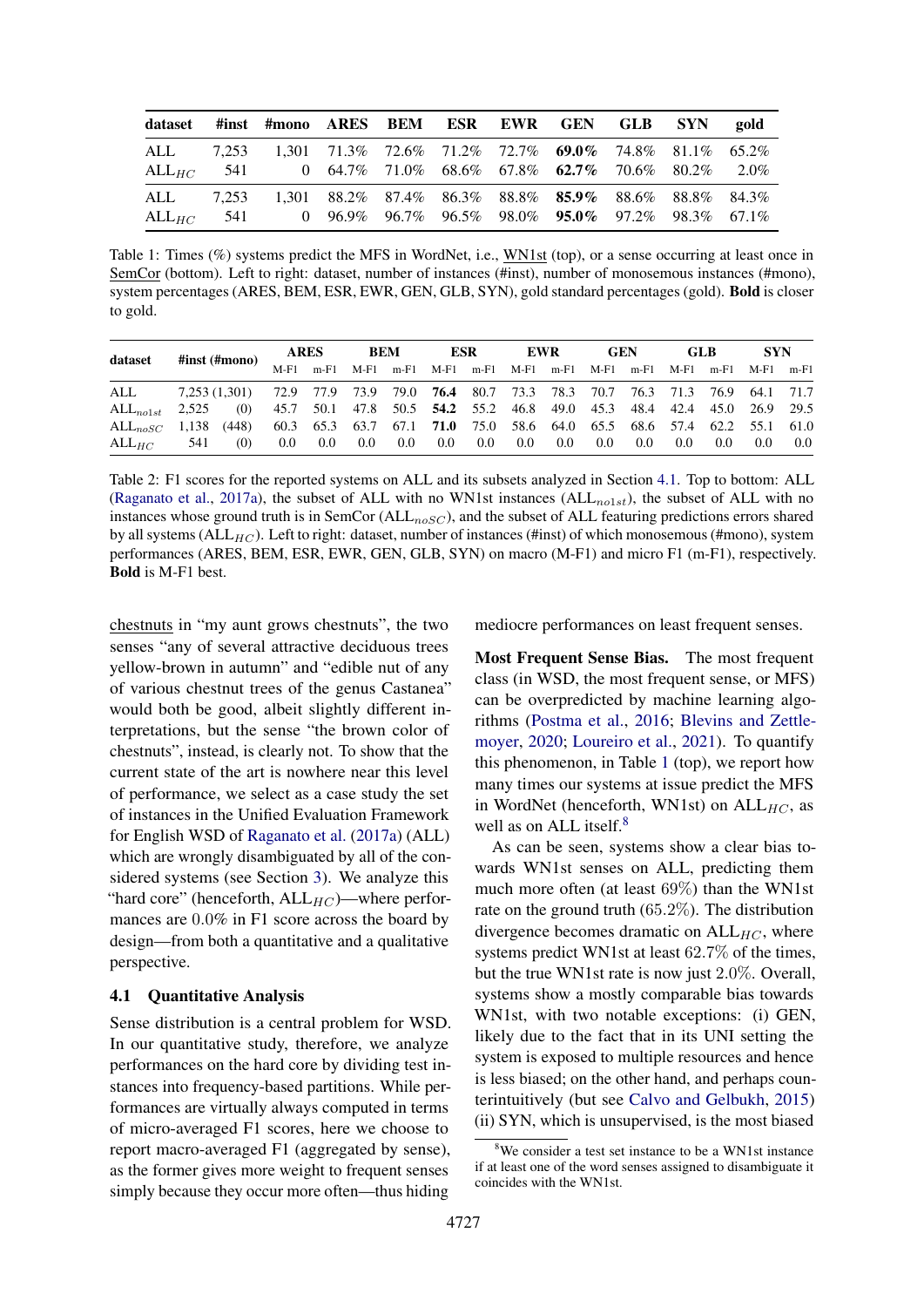towards WN1st. Finally, we note that ESR, despite being the state of the art, does not behave differently from other systems in this respect, suggesting that there is much room for improvement.

In Table [2,](#page-3-3) we report both micro- and macroaveraged F1 scores on ALL, a subset of ALL without WN1st instances ( $ALL_{no1st}$ ), and  $ALL_{HC}$ . As a consequence of the reduced importance of frequent senses, macro-averaged F1 scores are always lower than micro-averaged counterparts. Moreover, we can see that the reduced bias on WN1st by GEN results in a partial divergence between the system ranking on ALL and that on  $ALL_{no1st}$ , with GEN, which has a much lower WN1st bias, now outperforming GLB on the latter.

Training Dataset Bias. In addition to the WN1st bias, it is also useful to examine how much the lack of extrapolative capabilities is a reason for the existence of such a large set of unanswerable items. Thus, we classify instances and predictions according to whether the sense occurs at least once in SemCor (see also [Kumar et al.,](#page-10-11) [2019;](#page-10-11) [Wang](#page-12-7) [and Wang,](#page-12-7) [2021\)](#page-12-7). Predicting a sense that never occurs at training time not only requires zero-shot capabilities, but also the ability to overcome the bias that a system learns from the training data for other senses of the same word. In Table [1](#page-3-1) (bottom), we report the frequency with which our systems at issue predict a word sense that occurs at least once in SemCor. If we look at the raw percentages for ALL, there seems to be a slight bias towards senses that were seen at training time. However, such values do not take into account monosemous words for which the model always outputs the correct answer. In  $ALL_{HC}$ , where by construction there cannot be any monosemous sense, occurring senses are predicted at least 95% of the times, while they make up only 67.1% of the ground truth.

We refer back to Table [2](#page-3-3) for the F1 scores on  $ALL_{noSC}$ , i.e., the subset of ALL with no instances whose gold sense is found in SemCor. The divergence between the ranking on ALL and  $ALL_{noSC}$ is even wider than that between ALL and  $ALL_{no1st}$ . In this case, GEN, which obtains rather unremarkable results on ALL, becomes the second-to-best on  $ALL_{noSC}$ , supporting the notion that gloss modeling is beneficial for WordNet-based WSD, even when using data outside of WordNet. Indeed, the gloss-centric approach of ESR offers the best results across the board, even though its bias on SemCor-attested (and WN1st) senses is still

strong—hinting that a possible way forward could be combining ESR (or any equally strong baseline) with strategies meant to mitigate the bias.

## <span id="page-4-2"></span>4.2 Qualitative Analysis

Determining why a sizeable subset of instances cannot be disambiguated by any of the systems we take into consideration requires a finer-grained, qualitative level of analysis to check whether, i) annotation errors, or ii) gaps in WordNet, are an important factor. At the same time, iii) we also want to see if we replicate previous inter-annotator agreement figures [\(Edmonds and Kilgarriff,](#page-10-3) [2002;](#page-10-3) [Navigli et al.,](#page-11-0) [2007;](#page-11-0) [Palmer et al.,](#page-11-1) [2007\)](#page-11-1). In order to achieve these objectives, we ask an expert linguist with extensive experience in tagging with the WordNet inventory $9$  to revise the test instances in ALL, the main test set first provided by [Raganato](#page-11-3) [et al.](#page-11-3)  $(2017a)$ ,<sup>[10](#page-4-1)</sup> as well as in the dataset released as part of SemEval-2010 in-domain WSD Task 17 of [Agirre et al.](#page-8-0) [\(2009\)](#page-8-0), by tagging each instance with one of the following labels:

- unchanged, to indicate that the annotator agreed with the existing ground truth;
- fine-grained, to indicate that one or more senses need to be added to the ground truth, without removing the existing ones;
- error:token-lemma, to indicate that the test instance was originally assigned a wrong lemma, or was improperly tokenized;
- error:pos, to indicate that the test instance was originally assigned a wrong part of speech (PoS);
- error:sense, to indicate that one or more senses in the ground truth are wrong;
- error:inventory, to indicate that the ground truth is wrong, but there is no appropriate sense for the target word in the inventory of WordNet 3.0.

Table [3](#page-5-0) showcases an excerpt of instances as tagged by our linguist according to the aforementioned set of labels. Additionally, in Table [4,](#page-5-1) we

<span id="page-4-0"></span><sup>&</sup>lt;sup>9</sup>All our annotators have effective operational proficiency in English and received a wage in line with their country of residence. Annotation was carried out by means of a userfriendly, in-house interface.

<span id="page-4-1"></span> $10$ We exclude SemEval-2007, since this dataset is often used as development set [\(Pasini et al.,](#page-11-11) [2021\)](#page-11-11).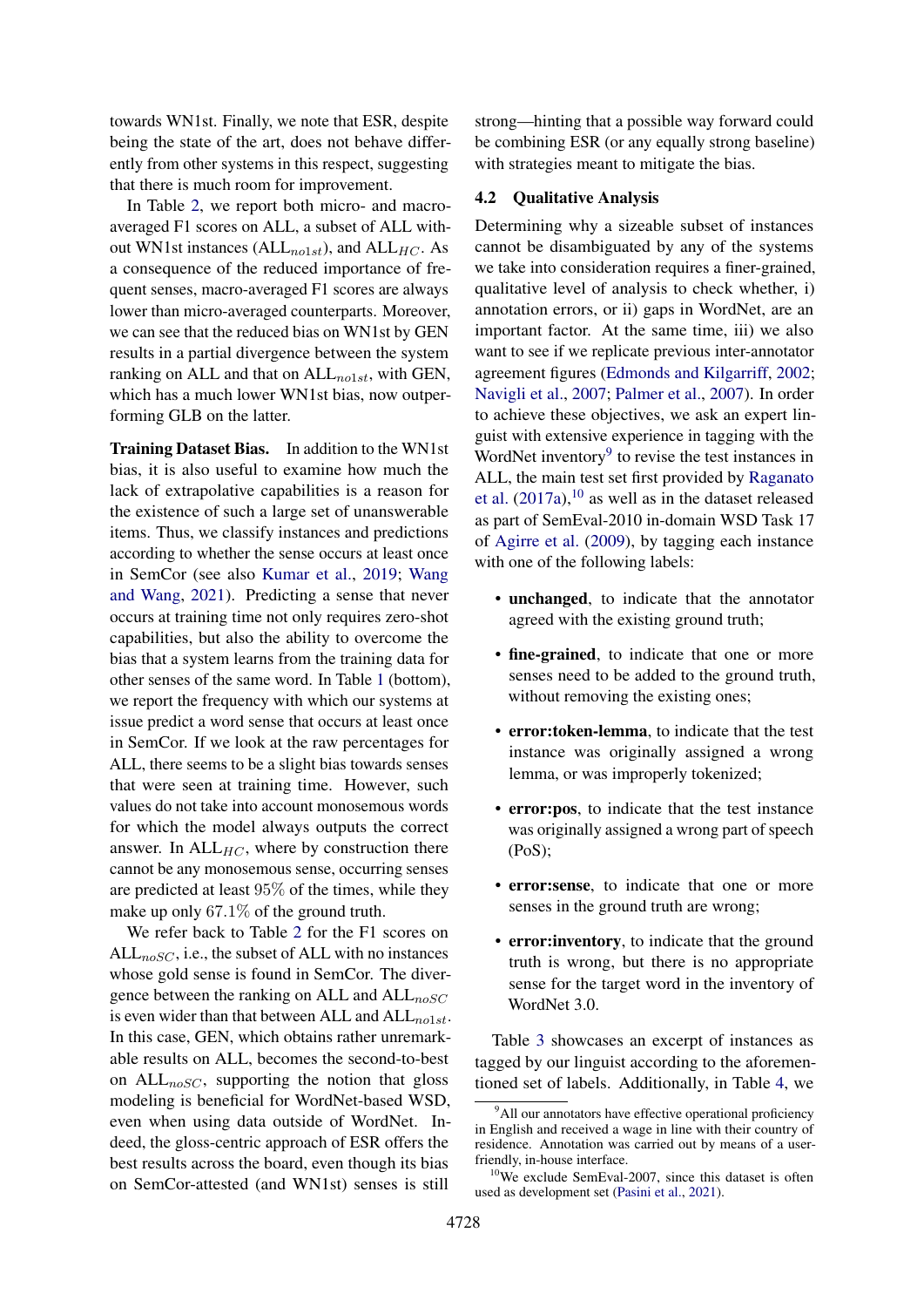<span id="page-5-0"></span>

| tag (id)         | $fine-grained$ (semeval2010.d003.s043.t001)                                                             |
|------------------|---------------------------------------------------------------------------------------------------------|
| $ctx_tgt$        | See Map 1 for the boundaries of the realms                                                              |
| old              | boundary $%1:15:00$ : the line or plane indicating the limit or extent of something                     |
| new              | $+$ boundary %1:25:00:: a line determining the limits of an area                                        |
| tag (id)         | $error: pos$ (senseval3.d001.s022.t007)                                                                 |
| $ctx_tgt$        | [] have become virtually immune to defeat.                                                              |
| old              | defeat%2:33:00:: win a victory over (VERB)                                                              |
| new              | $\text{defeat}\%1:11:00::$ an unsuccessful ending to a struggle or contest (NOUN)                       |
| tag (id)         | error:sense (semeval2013.d003.s013.t002)                                                                |
| $ctx_tgt$        | [] which have cultivated close ties with the Iraqi Oil Ministry []                                      |
| old              | tie $\%$ 1:11:00:: the finish of a contest in which the score is tied and the winner is undecided       |
| new              | tie%1:26:01:: a social or business relationship                                                         |
| tag (id)         | error:inventory (semeval2010.d003.s059.t001)                                                            |
| ctx_tgt          | Mangroves provide nurseries for 85 per cent of commercial fish species []                               |
| old              | nursery%1:06:00:: a building with glass walls and roof; for the cultivation and exhibition of plants [] |
| new              | (no suitable word sense featured in WordNet for "nursery")                                              |
| tag (id)         | error:token-lemma (semeval2015.d002.s021.t005)                                                          |
| $ctx_tgt$        | [] Italy, the Netherlands and the United Kingdom.                                                       |
| old <sub>1</sub> | kingdom $%1:14:01::$ a monarchy with a king or queen as head of state                                   |
| old <sub>2</sub> | kingdom $%1:15:01::$ a country with a king as head of state                                             |
| new              | united_kingdom%1:15:00:: a monarchy in northwestern Europe occupying most of the British isles []       |

Table 3: Error analysis excerpt. In each block (top to bottom): (i) error **label** and instance identifier (tag(id)); (ii) original context and target (ctx\_tgt); (iii) old ground truth (old); (iv) new ground truth (new). + indicates that a new sense has been added. *Italics* indicates the correct tokenization for the error:token-lemma case reported.

<span id="page-5-1"></span>

| dataset #inst unch. fine token pos sense inv.                   |  |  |  |  |
|-----------------------------------------------------------------|--|--|--|--|
| ALL- 5.523 72.6 9.4 2.9 0.3 8.0 6.8                             |  |  |  |  |
| ALL <sub>NS</sub> - 5,023 75.4 8.3 2.9 0.0 7.0 6.1              |  |  |  |  |
| ALL <sub>HC</sub> - 500 44.6 20.4 3.0 0.0 17.8 14.2             |  |  |  |  |
| S <sub>10</sub> - 1,251 62.4 7.6 <b>4.7</b> 0.0 8.2 <b>17.1</b> |  |  |  |  |

Table 4: Times (%) a label type is assigned to test set instances during the qualitative evaluation. Bold is highest.

provide a broader look and report the frequency of appearance (percentage) for each label, as assigned to (a) the concatenation of datasets in [Raganato](#page-11-3) [et al.](#page-11-3) [\(2017a\)](#page-11-3) with the exception of monosemous words and SemEval-2007 instances (ALL-), (b) its subset of shared errors making up the hard core described in Section [4](#page-3-3) (ALL $_{HC}$ -), (c) ALL- not including instances featured in  $ALL_{HC}$ - ( $ALL_{NS}$ -), and (d) SemEval-2010 with no monosemous instances (S10-).

Two interesting results emerge from this analysis. On the one hand, the hard core seems to be "hard" for the human annotator too, since the majority

of instances are labeled as either disambiguation errors (error:sense), or as lacking equally valid word senses (fine-grained). Indeed, the shared error subset ( $ALL_{HC}$ -) features the lowest level of unchanged instances and, at the same time, the highest rate of error:sense instances, meaning that the linguist had a significantly higher disagreement with respect to the original test set in ALL<sub>HC</sub>- than in ALL<sub>NS</sub>-. Furthermore, the percentage of cases in which the linguist deemed necessary the use of (i) additional word senses to disambiguate a certain instance (fine-grained) or (ii) the use of a word sense not featured in the inventory (error:inventory) is more than double that of the rest of the dataset. On the other hand, if we sum the percentage of unchanged instances with that of fine-grained, and exclude from the set of all instances the samples where disagreements do not depend on disambiguation choices (error:pos, error:token-lemma, error:inventory), the agreement of the linguist with respect to the gold standard is far superior to what is traditionally reported in the literature, reaching a high ceiling of  $91.1\%$ , more than 10% above traditional estimates [\(Ed](#page-10-3)[monds and Kilgarriff,](#page-10-3) [2002;](#page-10-3) [Navigli et al.,](#page-11-0) [2007;](#page-11-0)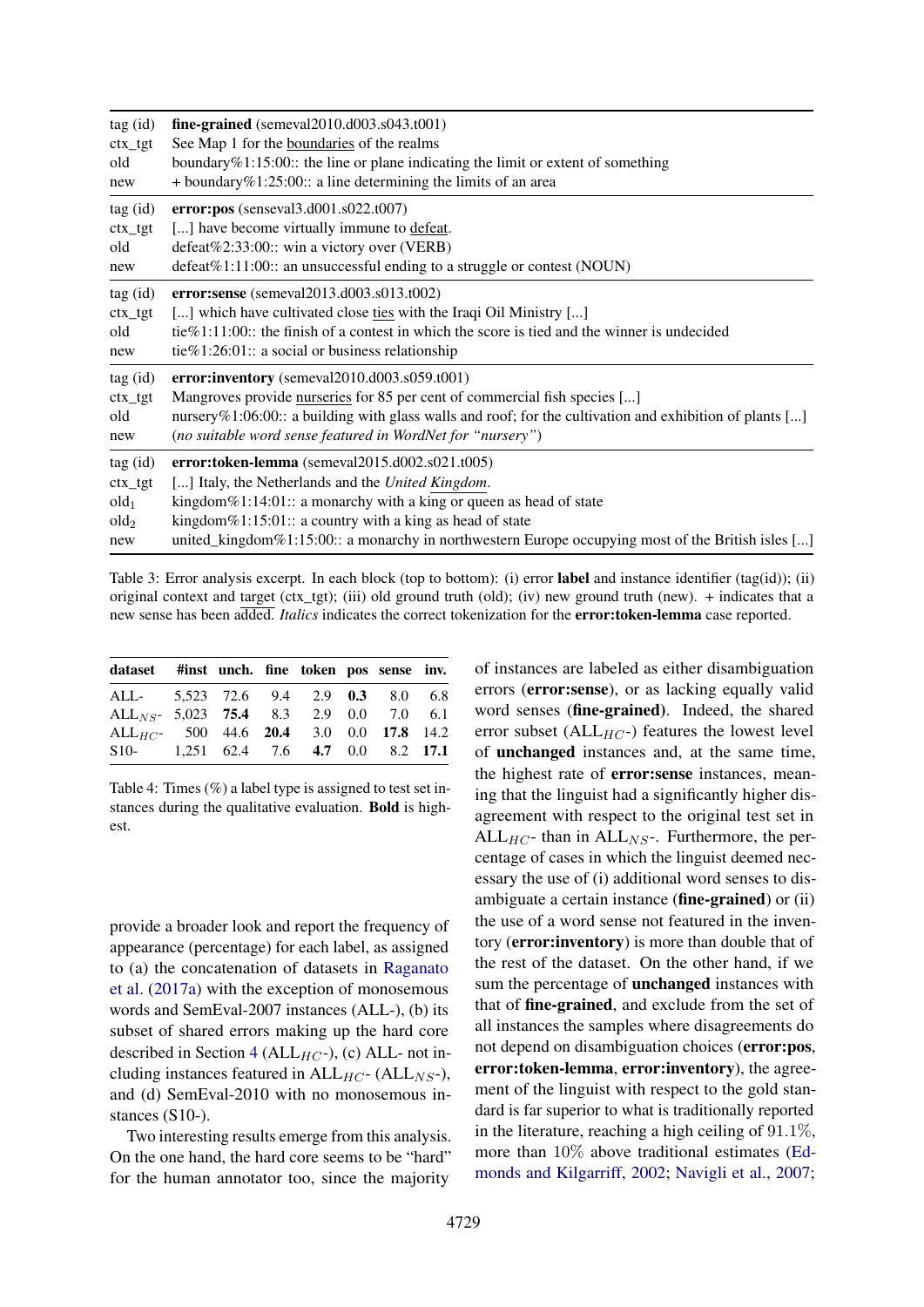[Palmer et al.,](#page-11-1) [2007\)](#page-11-1). Indeed, **fine-grained** instances do not involve a disambiguation error, but merely extend the instance with additional possible meanings. This can only *increase* performances, since the standard evaluation scorer provided as part of the framework of [Raganato et al.](#page-11-3) [\(2017a\)](#page-11-3) gives the system full score if the predicted sense is in the ground truth set.

### <span id="page-6-4"></span>5 New Benchmarks

Results from the quantitative and qualitative analysis carried out on the hard core reveal two main reasons why F1 scores can be potentially misleading indicators of the actual capabilities of current systems: (i) scores are actually a long way from estimated human performance when observed in challenging, but nevertheless real-world scenarios, and (ii) errors found in traditional test beds compromise insightful model evaluations. Against this background, we put forward a set of evaluation tools to enable a more robust appraisal of system performance in English WSD, namely, (i) 42D, a multi-domain challenge set, (ii) amended versions of ALL ( $ALL_{NEW}$ ) and SemEval-2010 Task 17 ( $S10_{NEW}$ ), and (iii) the new hardEN/softEN benchmark.

### 5.1 42D

Thus far, we have only considered existing evaluation benchmarks for WSD. In view of this—and with the purpose of showing that the issues highlighted in Section [4.1](#page-3-0) are not artifacts of the data taken into account, but a general problem with current WSD systems—we introduce "42D", a novel test set for English WSD, built from scratch by manually annotating paragraphs taken from the British National Corpus [\(Leech,](#page-10-14) [1992,](#page-10-14) BNC).<sup>[11](#page-6-0)</sup> 42D, with its 370 test instances, is specifically designed to be a challenge set [\(Belinkov and Glass,](#page-9-13) [2019\)](#page-9-13), since for each of the instances the ground truth, i) does not occur in SemCor, and ii) is not the first sense in WordNet. In addition to this, 42D's source texts are sampled so as to be representative of different text domains, specifically, the 42 domains defined in BabelNet<sup>[12](#page-6-1)</sup> 4.0 [\(Navigli and Ponzetto,](#page-11-12) [2012;](#page-11-12) [Nav-](#page-11-13)

## [igli et al.,](#page-11-13) [2021\)](#page-11-13).<sup>[13](#page-6-2)</sup>

### 5.2 ALL $_{NEW}$  and S10 $_{NEW}$

With the aim of providing a cleaner test set, one in which non-system-dependent issues have been removed, we ask the same linguist who performed the error analysis of Section [4.2](#page-4-2) to complete the task by also updating the instances from ALL and SemEval-2010 based on the labels assigned during the first phase: additional word senses are assigned for instances labeled as fine-grained and existing annotations are amended for error:sense cases; PoS tagging, lemmatization, and tokenization errors are fixed, and the instance updated with suitable word senses (see Table [3](#page-5-0) for an excerpt of changes applied to the original test sets).

As a result, we obtain two test sets:  $ALL_{NEW}$ , featuring 4, 917 polysemous instances amending the original ALL dataset of [Raganato et al.](#page-11-3)  $(2017a)^{14}$  $(2017a)^{14}$  $(2017a)^{14}$  $(2017a)^{14}$ , and  $$10<sub>NEW</sub>$ , with 955 polysemous test instances amending the original SemEval-2010 Task 17 of [Agirre et al.](#page-8-1) [\(2010\)](#page-8-1).

#### 5.3 hardEN and softEN

Besides an analysis of the current WSD evaluation datasets, in this paper we also want to make available one comfortable-to-use benchmark that addresses the discussed issues. For this reason, we derive a new intersection of 476 test instances that the systems at issue were not able to solve, this time, from the concatenation of the amended sets  $ALL_{NEW}$  and  $S10_{NEW}$ , as well as 42D. We name this challenge set "hardEN", in contrast to its counterpart, "softEN", which, instead, features the remaining 5, 766 test instances for which at least one system is able to provide a correct prediction. The hardEN/softEN benchmark is useful in that it sets a new "starting line" for WSD systems, one that concurrently accounts for what they still fail to do, while keeping track of what they can already do.

### <span id="page-6-5"></span>5.4 Evaluation

Table [5](#page-7-0) compares the results obtained on our revised  $ALL_{NEW}$  dataset by the current state-of-theart systems, with respect to the original ALL test set of [Raganato et al.](#page-11-3) [\(2017a\)](#page-11-3)—filtered to include only instances featured in  $ALL_{NEW}$  ( $ALL*$ ), showing that the ranking of the systems taken into account

<span id="page-6-0"></span> $11$ [This work was endorsed by the BNC staff via the official](#page-11-13) inquiry mail (<ota@bodleian.ox.ac.uk>) on October 15, 2019 [and it complies with the BNC Licence for the use of](#page-11-13) [paragraphs and other fragments \(](#page-11-13)[http://www.natcorp.](http://www.natcorp.ox.ac.uk/faq.xml?ID=licensing) [ox.ac.uk/faq.xml?ID=licensing](http://www.natcorp.ox.ac.uk/faq.xml?ID=licensing)).

<span id="page-6-1"></span><sup>&</sup>lt;sup>12</sup>[BabelNet is freely available for research purposes at](#page-11-13) [https://babelnet.org](#page-11-13).

<span id="page-6-2"></span><sup>&</sup>lt;sup>13</sup>See [A](#page-13-0)ppendix A for a full description of the building and annotation process of 42D.

<span id="page-6-3"></span><sup>&</sup>lt;sup>14</sup>With the exception of SemEval-2007 instances.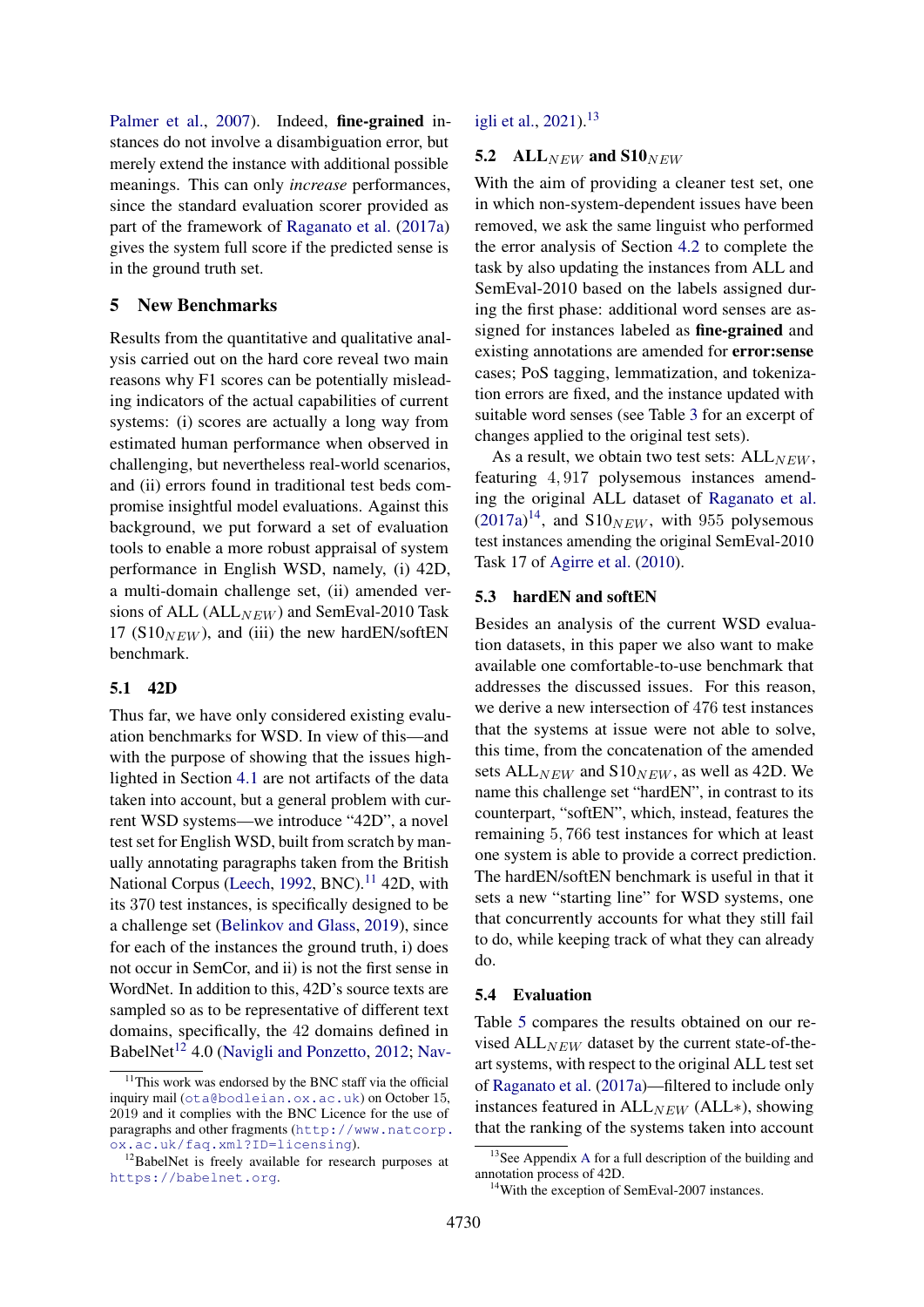<span id="page-7-0"></span>

| dataset     |       | <b>ARES</b> |        | <b>BEM</b>    |               | ESR                                            |           | <b>EWR</b>    |                | <b>GEN</b> |               | <b>GLB</b> |        | <b>SYN</b>    |        |
|-------------|-------|-------------|--------|---------------|---------------|------------------------------------------------|-----------|---------------|----------------|------------|---------------|------------|--------|---------------|--------|
|             | #inst | $M-F1$      | $m-F1$ | M-F1          | $m-F1$        | $M-F1$                                         | $m-F1$    | M-F1          | $m-F1$         | $M-F1$     | m-F1          | $M-F1$     | $m-F1$ | M-F1          | $m-F1$ |
| $ALL*$      | 4.917 | 69.3        | 75.5   | 69.9          |               | 76.2 <b>73.1</b> 78.3                          |           |               | 70.0 76.0 66.1 |            | 73.1          | 67.7       | 74.4   | 57.9          | -66.9  |
| $ALL_{NEW}$ | 4.917 | 75.2        | 79.0   |               |               | 75.6 79.5 <b>78.7</b> 81.6 75.6 79.2 72.2 76.7 |           |               |                |            |               | 73.2       | 77.4   | 61.4          | 68.5   |
| $S10_{NEW}$ | 955   | 77.9        | 81.4   | 77.1          | 82.2          | 78.0                                           | 82.1      | 76.1          | 81.1           | 72.3       | 77.0          | 75.8       | 80.4   | 64.0          | 66.7   |
| 42D         | 370   | 41.8        | 37.8   | 53.2          | 47.8          |                                                | 58.9 54.1 | 43.9          |                | 40.8 50.2  |               | 48.9 45.7  | 41.9   | 32.8 28.1     |        |
| softEN      | 5.766 | 78.7        | 83.3   | 80.3          | 84.5          | 83.7                                           | 86.8      | 79.2          | 85.0           | 76.4       | 82.3          | 77.1       | 82.0   | 63.4          | 71.3   |
| hardEN      | 476   | 0.0         | 0.0    | $0.0^{\circ}$ | $0.0^{\circ}$ | $0.0^{\circ}$                                  | 0.0       | $0.0^{\circ}$ | 0.0            | 0.0        | $0.0^{\circ}$ | 0.0        | 0.0    | $0.0^{\circ}$ | 0.0    |

Table 5: F1 scores for the reported systems on the datasets described in Section [5.](#page-6-4) Left to right: dataset/subdataset (dataset), number of instances (#inst), system performances (ARES, BEM, ESR, EWR, GEN, GLB, SYN) measured using both macro (M-F1) and micro F1 (m-F1). **Bold** is M-F1 best. \* indicates the subset of ALL [\(Raganato](#page-11-14) [et al.,](#page-11-14) [2017b\)](#page-11-14) that includes only those instances that are also featured in  $ALL_{NEW}$ .

does not change as a result of the amending process. However, we can appreciate the significant difference in terms of performance when this is measured using the macro-averaged F1 score as opposed to the micro-averaged F1 score used in the literature. For example, the performance of ESCHER drops by almost 3 points on  $ALL_{NEW}$ , from 81.6% to 78.7%. Indeed, the macro-averaged F1 score is better suited to highlighting the weaknesses of a system with imbalanced class distributions, as is the case for word senses, whose distribution follows Zipf's Law. We argue, therefore, that future systems should also report their results using this measure in order to better enable their strengths and weaknesses to be determined.

Table [5](#page-7-0) also shows the performance of each system on our revised SemEval-2010 (S10 $_{NEW}$ ), 42D, and the hardEN/softEN benchmark. 42D is of particular interest as it showcases how the state of the art still struggles in challenging settings, including rare word senses and out-of-domain instances: the best system, ESR, only manages to score 54.1% in micro F1, a value that is very distant from the 80% figure originally estimated for human experts. As a last remark, it is worth noting how the performances on softEN for EWR and ESR reach and surpass the threshold of 85%, hence showing figures closer to the new, higher human performance ceiling we described in Section [4.2.](#page-4-2)

### 6 Where to go?

In this work, we dived deep into what the current state of the art in WSD can achieve and what the main roadblocks to overcome in the future are. With hardEN as the new frontier to surpass and softEN as a milestone to preserve, in this Section,

<span id="page-7-1"></span>

| dataset     |        |     |     |                          | <b>ESCHER</b> Uniform E. Ranked E. |        |  |
|-------------|--------|-----|-----|--------------------------|------------------------------------|--------|--|
|             | $M-F1$ |     |     | m-F1 M-F1 m-F1 M-F1      |                                    | $m-F1$ |  |
| $ALL_{NEW}$ |        |     |     | 78.7 81.6 77.8 81.6 78.8 |                                    | 82.3   |  |
| $S10_{NEW}$ |        |     |     | 78.0 82.1 79.5 83.7 80.7 |                                    | 84.9   |  |
| 42D         |        |     |     | 58.9 54.1 50.9 46.8 53.2 |                                    | 48.9   |  |
| softEN      | 83.7   |     |     | 86.8 82.7 87.6 83.4      |                                    | 88.3   |  |
| hardEN      | 0.0    | 0.0 | 0.0 | 0.0                      | 0.0                                | 0.0    |  |

Table 6: Macro- (M-F1) and micro-averaged F1 (m-F1) scores of our Uniform and Ranked ensemble strategies compared against the best performing systems, ES-CHER. Best macro-averaged F1 scores are in bold.

we take the opportunity to briefly discuss possible directions for achieving both ends.

Joining forces. One might wonder whether putting together multiple systems can be a viable approach for achieving progress in WSD, as preliminarily explored in the past by [\(Brody et al.,](#page-9-14) [2006\)](#page-9-14). Here we provide a provisional answer by investigating two simple ensemble strategies with the aim of understanding if it is possible to improve the results by making different and diverse systems agree. In the first ensemble strategy, i.e., uniform ensemble, we apply majority voting among the predictions of each of the seven systems; in the second strategy, i.e., ranked ensemble, each voting system is ranked according to its performance rank on  $ALL_{NEW}$ , e.g., the vote of ESCHER (the best system on  $ALL_{NEW}$ ) is worth seven times that of SyntagRank (the seventh and worst system), in order to favor systems that are more likely to predict correct senses.

Interestingly, as Table [6](#page-7-1) shows, even though re-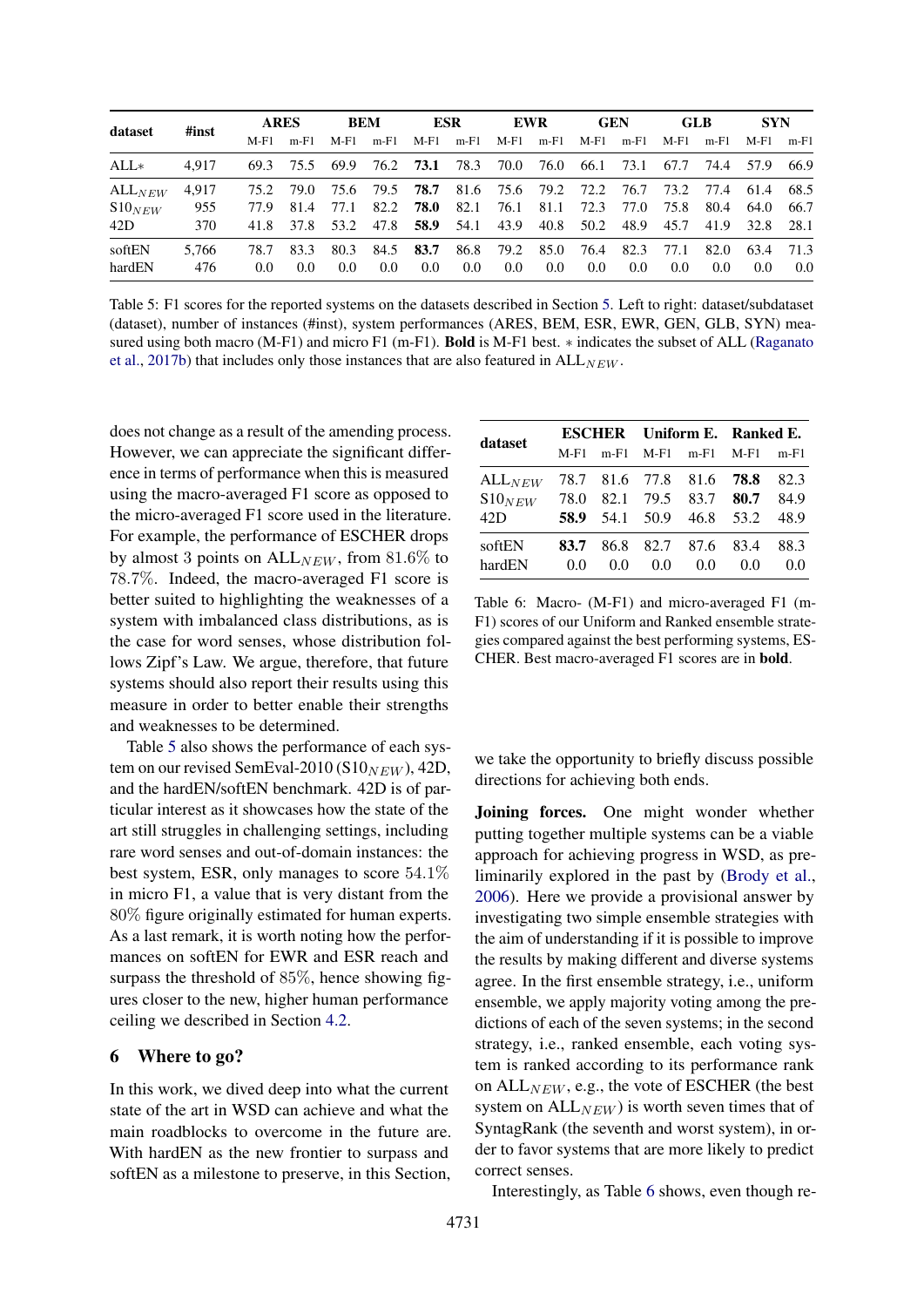<span id="page-8-2"></span>

| dataset     |        | <b>SemCor</b>         |        | K1     | SemCor+K1 |      |  |
|-------------|--------|-----------------------|--------|--------|-----------|------|--|
|             | $M-F1$ | $m-F1$                | $M-F1$ | $m-F1$ | $M-F1$    | m-F1 |  |
| $ALL_{NEW}$ |        | <b>78.7</b> 81.6 61.0 |        | 60.8   | 75.9      | 80.0 |  |
| $S10_{NEW}$ | 78.0   | 82.1                  | 68.5   | 67.4   | 76.2      | 80.1 |  |
| 42D         | 58.9   | 54.1                  | 63.0   | 60.3   | 65.2      | 60.5 |  |
| softEN      | 83.7   | 86.8                  | 65.1   | 64.3   | 80.4      | 84.6 |  |
| hardEN      | 0.0    | 0.0                   | 35.3   | 33.6   | 16.8      | 14.5 |  |

Table 7: Macro- (M-F1) and micro-averaged F1 (m-F1) scores of ESCHER: trained only on SemCor, only on K1 (automatically-generated dataset containing one example per sense), and on  $SemCor + K1$ . Improving on hardEN decreases scores on softEN. Best macroaveraged F1 scores are in bold.

sults for  $ALL_{NEW}$  are slightly higher when using ranked ensembling, this strategy appears to be impairing performance in challenging settings such as 42D. Furthermore, by construction, if hardEN features all and only those instances that all the systems at issue fail to provide a correct answer for, then ensembles cannot represent a solution for hardEN, no matter the strategy employed.

Data augmentation. A renowned problem in WSD is the knowledge acquisition bottleneck: we have thousands of senses for which we have no available training data, but manual sense tagging is an expensive process [\(Pasini,](#page-11-15) [2020\)](#page-11-15). What happens when a system is trained with automatically generated usage examples? To find out, we employ the examples generated via the EXMAKER encoderdecoder architecture [\(Barba et al.,](#page-9-15) [2021b\)](#page-9-15), to train ESCHER in two configurations: the first, in which the system is trained only with one automatically generated example per sense (K1), and the second, in which ESCHER is trained on the concatenation of SemCor and K1 (SemCor+K1).

As shown in Table [7,](#page-8-2) although ESCHER, when using K1, successfully "nibbles" at hardEN (achieving 35.3% in terms of macro-averaged F1 score), it does so at the expense of its performance on softEN (dropping more than 18% in macro-averaged F1 score), which is clearly undesirable. This is further proof that flattening the sense distribution on the training set is not sufficient to deal with hard test instances while at the same time preserving performance on the easier ones (see also [Postma et al.](#page-11-6) [\(2016\)](#page-11-6) and [Loureiro et al.](#page-10-6) [\(2021\)](#page-10-6)).

# 7 Conclusion

Although traditional metrics indicate that WSD systems have attained human-level performances, the actual capabilities of state-of-the-art models are poorly reflected by the current evaluation benchmarks. In this paper, we analyzed the intersection of errors made by a heterogeneous set of seven state-of-the-art systems for English WSD from a quantitative and qualitative perspective, detailing two main reasons why they still falter when compared to their human counterparts, namely, their strong bias towards most frequent word senses and towards senses featured in the training data, as well as the presence of an array of lexical and semantic fallacies in traditional evaluation benchmarks. With the aim of providing a test bench that is more effective in reflecting the actual capabilities of WSD systems, we introduced (i) an amended version of the most popular test bed for WSD, and (ii) the 42D challenge set. As a result of the aforementioned work, we also present the hardEN/softEN benchmark, a unified test bed aimed at moving forward with the disambiguation of so far unresolved instances, while keeping track of the current strong points of WSD systems. We make our test sets and model predictions available at [https://github.com/](https://github.com/SapienzaNLP/wsd-hard-benchmark) [SapienzaNLP/wsd-hard-benchmark](https://github.com/SapienzaNLP/wsd-hard-benchmark).

### Acknowledgments

The authors gratefully acknowledge the support of the ERC Consolidator Grant MOUSSE No. 726487, the ELEXIS project No. 731015 under the European Union's Horizon 2020 research and innovation programme, and the European Language Grid project No. 825627 (Universal Se-

This work was partially supported by the COST Action CA18209 - NexusLinguarum "European network for Web-centred linguistic data science".

mantic Annotator, USeA).

#### **References**

erc

- <span id="page-8-1"></span>Eneko Agirre, Xabier Arregi, and Arantxa Otegi. 2010. [Document expansion based on WordNet for robust](https://aclanthology.org/C10-2002) [IR.](https://aclanthology.org/C10-2002) In *Coling 2010: Posters*, pages 9–17, Beijing, China. Coling 2010 Organizing Committee.
- <span id="page-8-0"></span>Eneko Agirre, Oier Lopez de Lacalle, Christiane Fellbaum, Andrea Marchetti, Antonio Toral, and Piek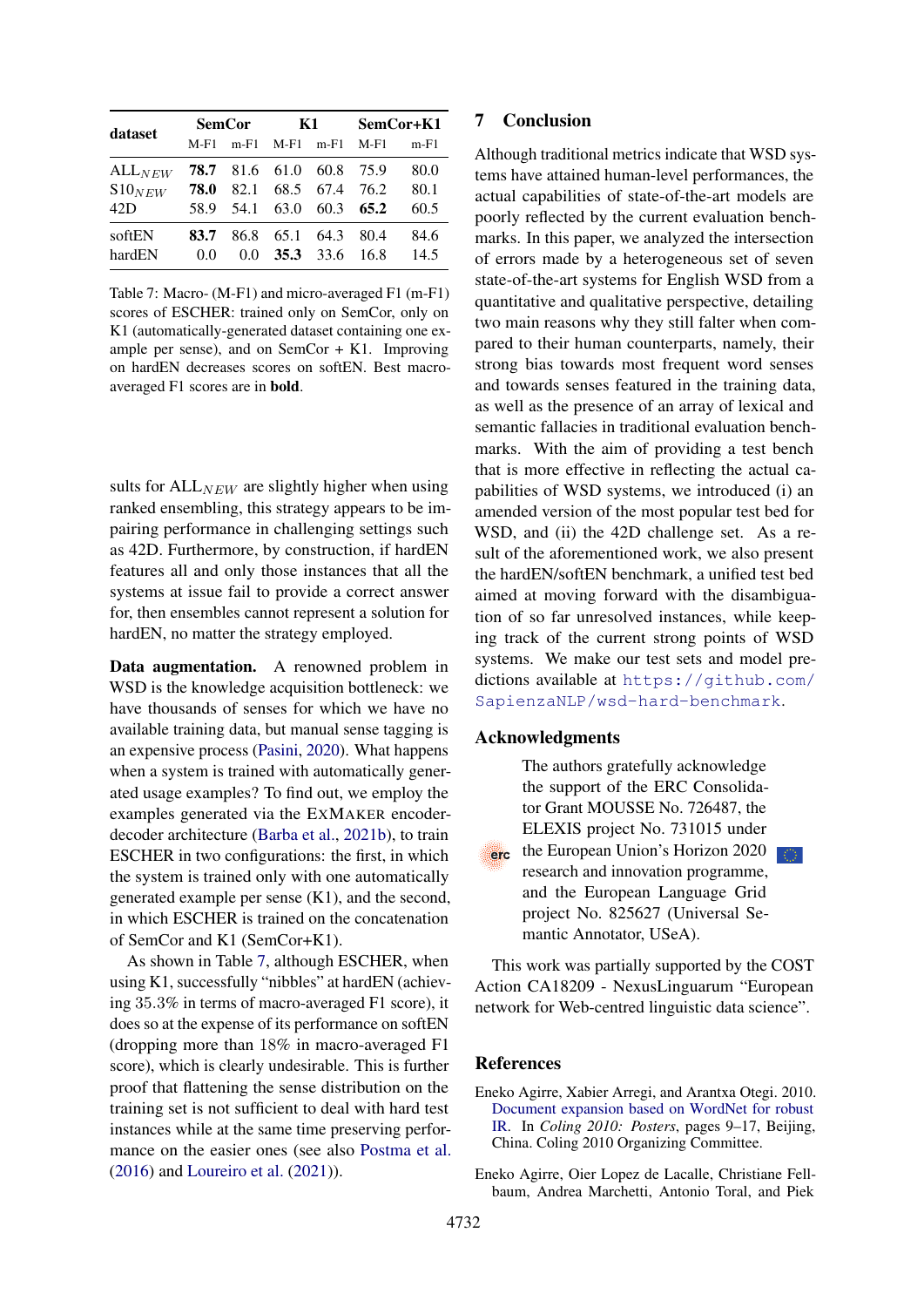Vossen. 2009. [SemEval-2010 task 17: All-words](https://aclanthology.org/W09-2420) [word sense disambiguation on a specific domain.](https://aclanthology.org/W09-2420) In *Proceedings of the Workshop on Semantic Evaluations: Recent Achievements and Future Directions (SEW-2009)*, pages 123–128, Boulder, Colorado. Association for Computational Linguistics.

- <span id="page-9-2"></span>Edoardo Barba, Tommaso Pasini, and Roberto Navigli. 2021a. [ESC: Redesigning WSD with extractive](https://doi.org/10.18653/v1/2021.naacl-main.371) [sense comprehension.](https://doi.org/10.18653/v1/2021.naacl-main.371) In *Proceedings of the 2021 Conference of the North American Chapter of the Association for Computational Linguistics: Human Language Technologies*, pages 4661–4672, Online. Association for Computational Linguistics.
- <span id="page-9-15"></span>Edoardo Barba, Luigi Procopio, Caterina Lacerra, Tommaso Pasini, and Roberto Navigli. 2021b. [Exem](https://doi.org/10.24963/ijcai.2021/520)[plification modeling: Can you give me an example,](https://doi.org/10.24963/ijcai.2021/520) please? In *Proceedings of the Thirtieth Interna-*In *Proceedings of the Thirtieth International Joint Conference on Artificial Intelligence, IJ-CAI 2021, Virtual Event / Montreal, Canada, 19-27 August 2021*, pages 3779–3785. ijcai.org.
- <span id="page-9-12"></span>Edoardo Barba, Luigi Procopio, and Roberto Navigli. 2021c. [ConSeC: Word sense disambiguation as con](https://doi.org/10.18653/v1/2021.emnlp-main.112)[tinuous sense comprehension.](https://doi.org/10.18653/v1/2021.emnlp-main.112) In *Proceedings of the 2021 Conference on Empirical Methods in Natural Language Processing*, pages 1492–1503, Online and Punta Cana, Dominican Republic. Association for Computational Linguistics.
- <span id="page-9-4"></span>Yonatan Belinkov and Yonatan Bisk. 2018. [Synthetic](https://openreview.net/forum?id=BJ8vJebC-) [and natural noise both break neural machine trans](https://openreview.net/forum?id=BJ8vJebC-)[lation.](https://openreview.net/forum?id=BJ8vJebC-) In *6th International Conference on Learning Representations, ICLR 2018, Vancouver, BC, Canada, April 30 - May 3, 2018, Conference Track Proceedings*. OpenReview.net.
- <span id="page-9-13"></span>Yonatan Belinkov and James Glass. 2019. [Analysis](https://doi.org/10.1162/tacl_a_00254) [methods in neural language processing: A survey.](https://doi.org/10.1162/tacl_a_00254) *Transactions of the Association for Computational Linguistics*, 7:49–72.
- <span id="page-9-7"></span>Michele Bevilacqua, Marco Maru, and Roberto Navigli. 2020. [Generationary or "how we went beyond](https://doi.org/10.18653/v1/2020.emnlp-main.585) [word sense inventories and learned to gloss".](https://doi.org/10.18653/v1/2020.emnlp-main.585) In *Proceedings of the 2020 Conference on Empirical Methods in Natural Language Processing (EMNLP)*, pages 7207–7221, Online. Association for Computational Linguistics.
- <span id="page-9-1"></span>Michele Bevilacqua and Roberto Navigli. 2020. [Break](https://doi.org/10.18653/v1/2020.acl-main.255)[ing through the 80% glass ceiling: Raising the state](https://doi.org/10.18653/v1/2020.acl-main.255) [of the art in word sense disambiguation by incor](https://doi.org/10.18653/v1/2020.acl-main.255)[porating knowledge graph information.](https://doi.org/10.18653/v1/2020.acl-main.255) In *Proceedings of the 58th Annual Meeting of the Association for Computational Linguistics*, pages 2854–2864, Online. Association for Computational Linguistics.
- <span id="page-9-0"></span>Michele Bevilacqua, Tommaso Pasini, Alessandro Raganato, Roberto Navigli, et al. 2021. Recent trends in word sense disambiguation: A survey. In *Proceedings of the Thirtieth International Joint Conference on Artificial Intelligence, IJCAI-21*. International Joint Conference on Artificial Intelligence, Inc.
- <span id="page-9-8"></span>Terra Blevins, Mandar Joshi, and Luke Zettlemoyer. 2021. [FEWS: Large-scale, low-shot word sense](https://aclanthology.org/2021.eacl-main.36) [disambiguation with the dictionary.](https://aclanthology.org/2021.eacl-main.36) In *Proceedings of the 16th Conference of the European Chapter of the Association for Computational Linguistics: Main Volume*, pages 455–465, Online. Association for Computational Linguistics.
- <span id="page-9-10"></span>Terra Blevins and Luke Zettlemoyer. 2020. [Moving](https://doi.org/10.18653/v1/2020.acl-main.95) [down the long tail of word sense disambiguation](https://doi.org/10.18653/v1/2020.acl-main.95) [with gloss informed bi-encoders.](https://doi.org/10.18653/v1/2020.acl-main.95) In *Proceedings of the 58th Annual Meeting of the Association for Computational Linguistics*, pages 1006–1017, Online. Association for Computational Linguistics.
- <span id="page-9-14"></span>Samuel Brody, Roberto Navigli, and Mirella Lapata. 2006. [Ensemble methods for unsupervised WSD.](https://doi.org/10.3115/1220175.1220188) In *Proceedings of the 21st International Conference on Computational Linguistics and 44th Annual Meeting of the Association for Computational Linguistics*, pages 97–104, Sydney, Australia. Association for Computational Linguistics.
- <span id="page-9-6"></span>Hiram Calvo and Alexander Gelbukh. 2015. Is the Most Frequent Sense of a Word Better Connected in a Semantic Network? In *Proc. of ICIC*, pages 491–499.
- <span id="page-9-16"></span>Jose Camacho-Collados and Roberto Navigli. 2017. [BabelDomains: Large-scale domain labeling of lex](https://aclanthology.org/E17-2036)[ical resources.](https://aclanthology.org/E17-2036) In *Proceedings of the 15th Conference of the European Chapter of the Association for Computational Linguistics: Volume 2, Short Papers*, pages 223–228, Valencia, Spain. Association for Computational Linguistics.
- <span id="page-9-5"></span>Dallas Card, Peter Henderson, Urvashi Khandelwal, Robin Jia, Kyle Mahowald, and Dan Jurafsky. 2020. [With little power comes great responsibility.](https://doi.org/10.18653/v1/2020.emnlp-main.745) In *Proceedings of the 2020 Conference on Empirical Methods in Natural Language Processing (EMNLP)*, pages 9263–9274, Online. Association for Computational Linguistics.
- <span id="page-9-11"></span>Ting-Yun Chang and Yun-Nung Chen. 2019. [What](https://doi.org/10.18653/v1/D19-1627) [does this word mean? explaining contextualized](https://doi.org/10.18653/v1/D19-1627) [embeddings with natural language definition.](https://doi.org/10.18653/v1/D19-1627) In *Proceedings of the 2019 Conference on Empirical Methods in Natural Language Processing and the 9th International Joint Conference on Natural Language Processing (EMNLP-IJCNLP)*, pages 6064– 6070, Hong Kong, China. Association for Computational Linguistics.
- <span id="page-9-9"></span>Howard Chen, Mengzhou Xia, and Danqi Chen. 2021. [Non-parametric few-shot learning for word sense](https://doi.org/10.18653/v1/2021.naacl-main.142) [disambiguation.](https://doi.org/10.18653/v1/2021.naacl-main.142) In *Proceedings of the 2021 Conference of the North American Chapter of the Association for Computational Linguistics: Human Language Technologies*, pages 1774–1781, Online. Association for Computational Linguistics.
- <span id="page-9-3"></span>Simone Conia and Roberto Navigli. 2021. [Framing](https://aclanthology.org/2021.eacl-main.286) [word sense disambiguation as a multi-label problem](https://aclanthology.org/2021.eacl-main.286) [for model-agnostic knowledge integration.](https://aclanthology.org/2021.eacl-main.286) In *Proceedings of the 16th Conference of the European*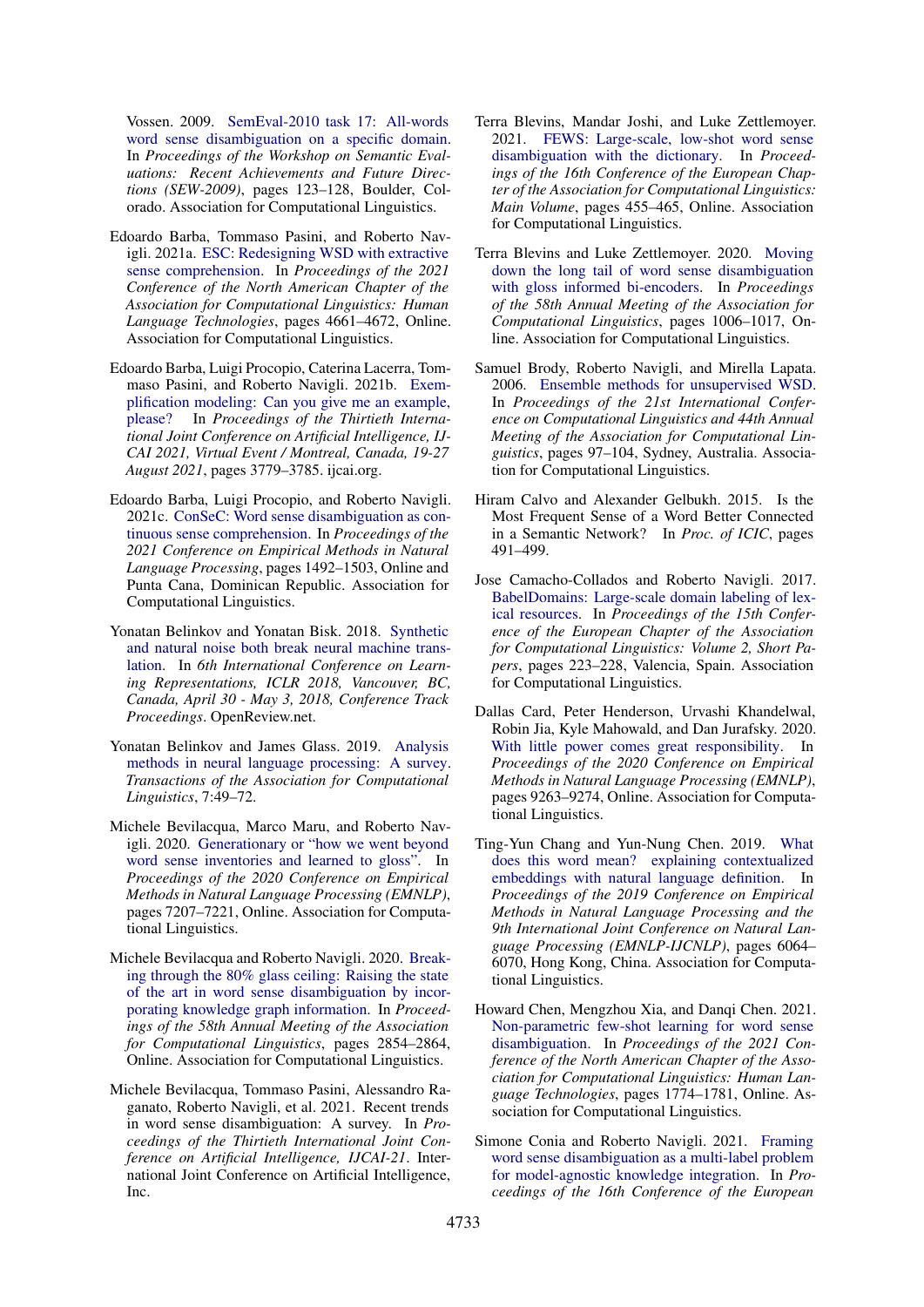*Chapter of the Association for Computational Linguistics: Main Volume*, pages 3269–3275, Online. Association for Computational Linguistics.

- <span id="page-10-0"></span>Jacob Devlin, Ming-Wei Chang, Kenton Lee, and Kristina Toutanova. 2019. [BERT: Pre-training of](https://doi.org/10.18653/v1/N19-1423) [deep bidirectional transformers for language under](https://doi.org/10.18653/v1/N19-1423)[standing.](https://doi.org/10.18653/v1/N19-1423) In *Proceedings of the 2019 Conference of the North American Chapter of the Association for Computational Linguistics: Human Language Technologies, Volume 1 (Long and Short Papers)*, pages 4171–4186, Minneapolis, Minnesota. Association for Computational Linguistics.
- <span id="page-10-18"></span>Udaya Raj Dhungana and Subarna Shakya. 2015. Hypernymy in wordnet, its role in wsd, and its limitations. In *2015 7th International Conference on Computational Intelligence, Communication Systems and Networks*, pages 15–19. IEEE.
- <span id="page-10-9"></span>Philip Edmonds and Scott Cotton. 2001. [SENSEVAL-](https://aclanthology.org/S01-1001)[2: Overview.](https://aclanthology.org/S01-1001) In *Proceedings of SENSEVAL-2 Second International Workshop on Evaluating Word Sense Disambiguation Systems*, pages 1–5, Toulouse, France. Association for Computational Linguistics.
- <span id="page-10-3"></span>Philip Edmonds and Adam Kilgarriff. 2002. [Introduc](https://www.cambridge.org/core/journals/natural-language-engineering/article/introduction-to-the-special-issue-on-evaluating-word-sense-disambiguation-systems/C224DC1AB1F2864684500F26ACB725F3)[tion to the special issue on evaluating word sense dis](https://www.cambridge.org/core/journals/natural-language-engineering/article/introduction-to-the-special-issue-on-evaluating-word-sense-disambiguation-systems/C224DC1AB1F2864684500F26ACB725F3)[ambiguation systems.](https://www.cambridge.org/core/journals/natural-language-engineering/article/introduction-to-the-special-issue-on-evaluating-word-sense-disambiguation-systems/C224DC1AB1F2864684500F26ACB725F3) *Natural Language Engineering*, 8(4):279–291.
- <span id="page-10-5"></span>Denis Emelin, Ivan Titov, and Rico Sennrich. 2020. [Detecting word sense disambiguation biases in ma](https://doi.org/10.18653/v1/2020.emnlp-main.616)[chine translation for model-agnostic adversarial at](https://doi.org/10.18653/v1/2020.emnlp-main.616)[tacks.](https://doi.org/10.18653/v1/2020.emnlp-main.616) In *Proceedings of the 2020 Conference on Empirical Methods in Natural Language Processing (EMNLP)*, pages 7635–7653, Online. Association for Computational Linguistics.
- <span id="page-10-7"></span>Christiane Fellbaum, editor. 1998. *[WordNet: An Elec](https://doi.org/10.1017/S0142716401221079)[tronic Lexical Database](https://doi.org/10.1017/S0142716401221079)*. MIT Press, Cambridge, MA, USA.
- <span id="page-10-13"></span>Chuan He, Cong Wang, Yi-Xin Zhong, and Rui-Fan Li. 2008. A survey on learning to rank. In *2008 International Conference on Machine Learning and Cybernetics*, volume 3, pages 1734–1739. Ieee.
- <span id="page-10-12"></span>Luyao Huang, Chi Sun, Xipeng Qiu, and Xuanjing Huang. 2019. [GlossBERT: BERT for word sense](https://doi.org/10.18653/v1/D19-1355) [disambiguation with gloss knowledge.](https://doi.org/10.18653/v1/D19-1355) In *Proceedings of the 2019 Conference on Empirical Methods in Natural Language Processing and the 9th International Joint Conference on Natural Language Processing (EMNLP-IJCNLP)*, pages 3509–3514, Hong Kong, China. Association for Computational Linguistics.
- <span id="page-10-10"></span>Ruben Izquierdo, Armando Suarez, and German Rigau. 2015. Word vs. Class-Based Word Sense Disambiguation. *Journal of Artificial Intelligence Research*, 54:83–122.
- <span id="page-10-16"></span>Salil Joshi, Diptesh Kanojia, and Pushpak Bhattacharyya. 2013. [More than meets the eye: Study](https://aclanthology.org/N13-1088) [of human cognition in sense annotation.](https://aclanthology.org/N13-1088) In *Proceedings of the 2013 Conference of the North American Chapter of the Association for Computational Linguistics: Human Language Technologies*, pages 733–738, Atlanta, Georgia. Association for Computational Linguistics.
- <span id="page-10-17"></span>Diptesh Kanojia, Pushpak Bhattacharyya, Raj Dabre, Siddhartha Gunti, and Manish Shrivastava. 2014. [Do not do processing, when you can look up: To](https://aclanthology.org/W14-0126)[wards a discrimination net for WSD.](https://aclanthology.org/W14-0126) In *Proceedings of the Seventh Global Wordnet Conference*, pages 194–200, Tartu, Estonia. University of Tartu Press.
- <span id="page-10-4"></span>Douwe Kiela, Max Bartolo, Yixin Nie, Divyansh Kaushik, Atticus Geiger, Zhengxuan Wu, Bertie Vidgen, Grusha Prasad, Amanpreet Singh, Pratik Ringshia, et al. 2021. Dynabench: Rethinking benchmarking in NLP. In *Proceedings of the 2021 Conference of the North American Chapter of the Association for Computational Linguistics: Human Language Technologies*, pages 4110–4124.
- <span id="page-10-8"></span>Adam Kilgarriff. 1998. Senseval: An exercise in evaluating word sense disambiguation programs. In *Proc. of the first international conference on language resources and evaluation*, pages 581–588.
- <span id="page-10-2"></span>Harsh Kohli. 2021. [Training bi-encoders for](https://arxiv.org/abs/2105.10146) [word sense disambiguation.](https://arxiv.org/abs/2105.10146) *ArXiv preprint*, abs/2105.10146.
- <span id="page-10-11"></span>Sawan Kumar, Sharmistha Jat, Karan Saxena, and Partha Talukdar. 2019. [Zero-shot word sense dis](https://doi.org/10.18653/v1/P19-1568)[ambiguation using sense definition embeddings.](https://doi.org/10.18653/v1/P19-1568) In *Proceedings of the 57th Annual Meeting of the Association for Computational Linguistics*, pages 5670–5681, Florence, Italy. Association for Computational Linguistics.
- <span id="page-10-14"></span>Geoffrey Neil Leech. 1992. 100 million words of English: the British National Corpus (BNC). *Language Research*.
- <span id="page-10-1"></span>Mike Lewis, Yinhan Liu, Naman Goyal, Marjan Ghazvininejad, Abdelrahman Mohamed, Omer Levy, Veselin Stoyanov, and Luke Zettlemoyer. 2020. [BART: Denoising sequence-to-sequence pre](https://doi.org/10.18653/v1/2020.acl-main.703)[training for natural language generation, translation,](https://doi.org/10.18653/v1/2020.acl-main.703) [and comprehension.](https://doi.org/10.18653/v1/2020.acl-main.703) In *Proceedings of the 58th Annual Meeting of the Association for Computational Linguistics*, pages 7871–7880, Online. Association for Computational Linguistics.
- <span id="page-10-6"></span>Daniel Loureiro, Kiamehr Rezaee, Mohammad Taher Pilehvar, and Jose Camacho-Collados. 2021. Analysis and evaluation of language models for Word Sense Disambiguation. *Computational Linguistics*, pages 1–55.
- <span id="page-10-15"></span>Christopher Manning, Mihai Surdeanu, John Bauer, Jenny Finkel, Steven Bethard, and David McClosky. 2014. [The Stanford CoreNLP natural language pro](https://doi.org/10.3115/v1/P14-5010)[cessing toolkit.](https://doi.org/10.3115/v1/P14-5010) In *Proceedings of 52nd Annual*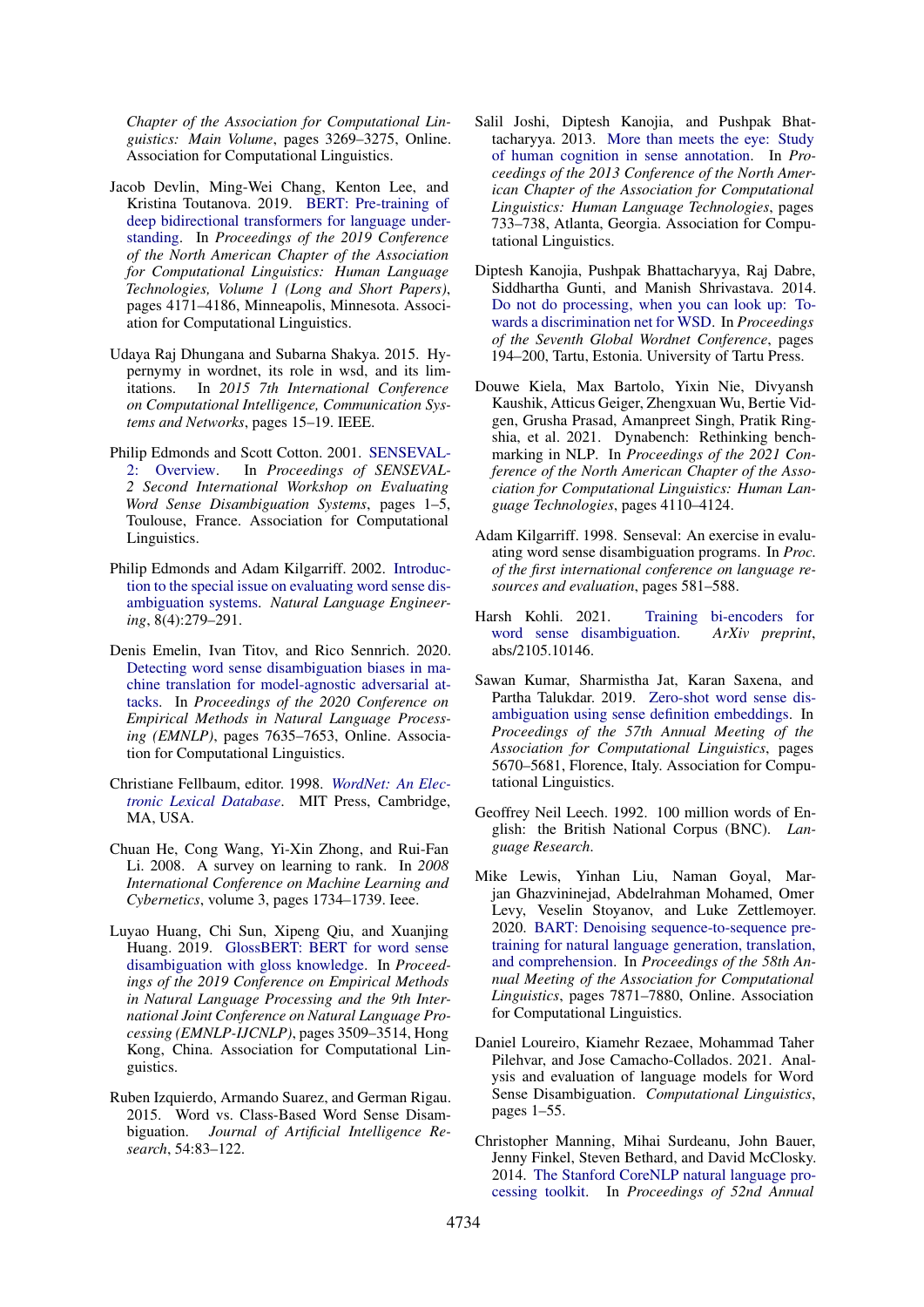*Meeting of the Association for Computational Linguistics: System Demonstrations*, pages 55–60, Baltimore, Maryland. Association for Computational Linguistics.

- <span id="page-11-10"></span>Marco Maru, Federico Scozzafava, Federico Martelli, and Roberto Navigli. 2019. [SyntagNet: Chal](https://doi.org/10.18653/v1/D19-1359)[lenging supervised word sense disambiguation with](https://doi.org/10.18653/v1/D19-1359) [lexical-semantic combinations.](https://doi.org/10.18653/v1/D19-1359) In *Proceedings of the 2019 Conference on Empirical Methods in Natural Language Processing and the 9th International Joint Conference on Natural Language Processing (EMNLP-IJCNLP)*, pages 3534–3540, Hong Kong, China. Association for Computational Linguistics.
- <span id="page-11-9"></span>George A. Miller, Claudia Leacock, Randee Tengi, and Ross T. Bunker. 1993. [A semantic concordance.](https://aclanthology.org/H93-1061) In *Human Language Technology: Proceedings of a Workshop Held at Plainsboro, New Jersey, March 21-24, 1993*.
- <span id="page-11-4"></span>Andrea Moro and Roberto Navigli. 2015. [SemEval-](https://doi.org/10.18653/v1/S15-2049)[2015 task 13: Multilingual all-words sense disam](https://doi.org/10.18653/v1/S15-2049)[biguation and entity linking.](https://doi.org/10.18653/v1/S15-2049) In *Proceedings of the 9th International Workshop on Semantic Evaluation (SemEval 2015)*, pages 288–297, Denver, Colorado. Association for Computational Linguistics.
- <span id="page-11-13"></span>Roberto Navigli, Michele Bevilacqua, Simone Conia, Dario Montagnini, and Francesco Cecconi. 2021. [Ten years of BabelNet: A survey.](https://doi.org/10.24963/ijcai.2021/620) In *Proceedings of the Thirtieth International Joint Conference on Artificial Intelligence, IJCAI-21*, pages 4559–4567. International Joint Conferences on Artificial Intelligence Organization. Survey Track.
- <span id="page-11-2"></span>Roberto Navigli, David Jurgens, and Daniele Vannella. 2013. [SemEval-2013 task 12: Multilingual word](https://aclanthology.org/S13-2040) [sense disambiguation.](https://aclanthology.org/S13-2040) In *Second Joint Conference on Lexical and Computational Semantics (\*SEM), Volume 2: Proceedings of the Seventh International Workshop on Semantic Evaluation (SemEval 2013)*, pages 222–231, Atlanta, Georgia, USA. Association for Computational Linguistics.
- <span id="page-11-0"></span>Roberto Navigli, Kenneth C. Litkowski, and Orin Hargraves. 2007. [SemEval-2007 task 07: Coarse](https://aclanthology.org/S07-1006)[grained English all-words task.](https://aclanthology.org/S07-1006) In *Proceedings of the Fourth International Workshop on Semantic Evaluations (SemEval-2007)*, pages 30–35, Prague, Czech Republic. Association for Computational Linguistics.
- <span id="page-11-12"></span>Roberto Navigli and Simone P. Ponzetto. 2012. [Ba](https://doi.org/10.1016/j.artint.2012.07.001)[belNet: The Automatic Construction, Evaluation](https://doi.org/10.1016/j.artint.2012.07.001) [and Application of a Wide-Coverage Multilingual](https://doi.org/10.1016/j.artint.2012.07.001) [Semantic Network.](https://doi.org/10.1016/j.artint.2012.07.001) *Artificial Intelligence Journal*, 193:217–250.
- <span id="page-11-8"></span>Thanapon Noraset, Chen Liang, Larry Birnbaum, and Doug Downey. 2017. [Definition modeling: Learn](http://aaai.org/ocs/index.php/AAAI/AAAI17/paper/view/14827)[ing to define word embeddings in natural language.](http://aaai.org/ocs/index.php/AAAI/AAAI17/paper/view/14827) In *Proceedings of the Thirty-First AAAI Conference on Artificial Intelligence, February 4-9, 2017, San Francisco, California, USA*, pages 3259–3266. AAAI Press.
- <span id="page-11-1"></span>Martha Palmer, Hoa Trang Dang, and Christiane Fellbaum. 2007. [Making fine-grained and coarse](https://www.cambridge.org/core/journals/natural-language-engineering/article/making-finegrained-and-coarsegrained-sense-distinctions-both-manually-and-automatically/07B0797208E3847AAF734F67BEEB9E72)[grained sense distinctions, both manually and](https://www.cambridge.org/core/journals/natural-language-engineering/article/making-finegrained-and-coarsegrained-sense-distinctions-both-manually-and-automatically/07B0797208E3847AAF734F67BEEB9E72) [automatically.](https://www.cambridge.org/core/journals/natural-language-engineering/article/making-finegrained-and-coarsegrained-sense-distinctions-both-manually-and-automatically/07B0797208E3847AAF734F67BEEB9E72) *Natural Language Engineering*, 13(2):137–163.
- <span id="page-11-15"></span>Tommaso Pasini. 2020. [The knowledge acquisition](https://doi.org/10.24963/ijcai.2020/687) [bottleneck problem in multilingual word sense dis](https://doi.org/10.24963/ijcai.2020/687)[ambiguation.](https://doi.org/10.24963/ijcai.2020/687) In *Proceedings of the Twenty-Ninth International Joint Conference on Artificial Intelligence, IJCAI 2020*, pages 4936–4942. ijcai.org.
- <span id="page-11-11"></span>Tommaso Pasini, Alessandro Raganato, and Roberto Navigli. 2021. [XL-WSD: an extra-large and cross](https://ojs.aaai.org/index.php/AAAI/article/view/17609)[lingual evaluation framework for word sense disam](https://ojs.aaai.org/index.php/AAAI/article/view/17609)[biguation.](https://ojs.aaai.org/index.php/AAAI/article/view/17609) In *Thirty-Fifth AAAI Conference on Artificial Intelligence, AAAI 2021, Thirty-Third Conference on Innovative Applications of Artificial Intelligence, IAAI 2021, The Eleventh Symposium on Educational Advances in Artificial Intelligence, EAAI 2021, Virtual Event, February 2-9, 2021*, pages 13648–13656. AAAI Press.
- <span id="page-11-6"></span>Marten Postma, Ruben Izquierdo, Eneko Agirre, German Rigau, and Piek Vossen. 2016. [Addressing](https://aclanthology.org/L16-1268) [the MFS bias in WSD systems.](https://aclanthology.org/L16-1268) In *Proceedings of the Tenth International Conference on Language Resources and Evaluation (LREC'16)*, pages 1695– 1700, Portorož, Slovenia. European Language Resources Association (ELRA).
- <span id="page-11-5"></span>Sameer Pradhan, Edward Loper, Dmitriy Dligach, and Martha Palmer. 2007. [SemEval-2007 task-17: En](https://aclanthology.org/S07-1016)[glish lexical sample, SRL and all words.](https://aclanthology.org/S07-1016) In *Proceedings of the Fourth International Workshop on Semantic Evaluations (SemEval-2007)*, pages 87–92, Prague, Czech Republic. Association for Computational Linguistics.
- <span id="page-11-3"></span>Alessandro Raganato, Jose Camacho-Collados, and Roberto Navigli. 2017a. [Word sense disambigua](https://aclanthology.org/E17-1010)[tion: A unified evaluation framework and empiri](https://aclanthology.org/E17-1010)[cal comparison.](https://aclanthology.org/E17-1010) In *Proceedings of the 15th Conference of the European Chapter of the Association for Computational Linguistics: Volume 1, Long Papers*, pages 99–110, Valencia, Spain. Association for Computational Linguistics.
- <span id="page-11-14"></span>Alessandro Raganato, Jose Camacho-Collados, and Roberto Navigli. 2017b. [Word sense disambigua](https://aclanthology.org/E17-1010)[tion: A unified evaluation framework and empiri](https://aclanthology.org/E17-1010)[cal comparison.](https://aclanthology.org/E17-1010) In *Proceedings of the 15th Conference of the European Chapter of the Association for Computational Linguistics: Volume 1, Long Papers*, pages 99–110, Valencia, Spain. Association for Computational Linguistics.
- <span id="page-11-7"></span>Pranav Rajpurkar, Jian Zhang, Konstantin Lopyrev, and Percy Liang. 2016. [SQuAD: 100,000+ questions for](https://doi.org/10.18653/v1/D16-1264) [machine comprehension of text.](https://doi.org/10.18653/v1/D16-1264) In *Proceedings of the 2016 Conference on Empirical Methods in Natural Language Processing*, pages 2383–2392, Austin, Texas. Association for Computational Linguistics.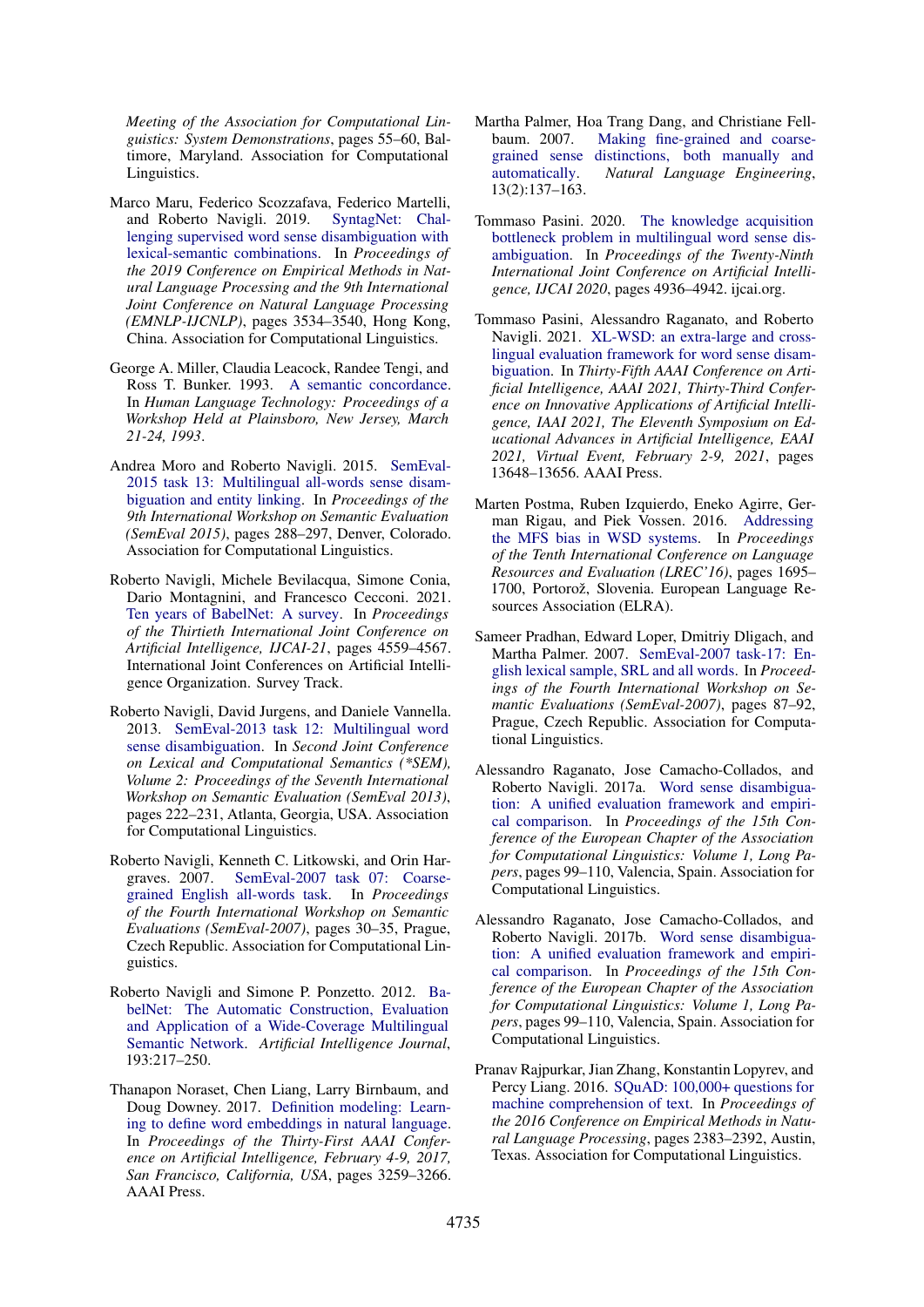- <span id="page-12-3"></span>Marco Túlio Ribeiro, Sameer Singh, and Carlos Guestrin. 2016. ["why should I trust you?": Explain](https://doi.org/10.1145/2939672.2939778)[ing the predictions of any classifier.](https://doi.org/10.1145/2939672.2939778) In *Proceedings of the 22nd ACM SIGKDD International Conference on Knowledge Discovery and Data Mining, San Francisco, CA, USA, August 13-17, 2016*, pages 1135–1144. ACM.
- <span id="page-12-4"></span>Marco Tulio Ribeiro, Tongshuang Wu, Carlos Guestrin, and Sameer Singh. 2020. [Beyond accuracy: Be](https://doi.org/10.18653/v1/2020.acl-main.442)[havioral testing of NLP models with CheckList.](https://doi.org/10.18653/v1/2020.acl-main.442) In *Proceedings of the 58th Annual Meeting of the Association for Computational Linguistics*, pages 4902– 4912, Online. Association for Computational Linguistics.
- <span id="page-12-9"></span>Bianca Scarlini, Tommaso Pasini, and Roberto Navigli. 2020. [With more contexts comes better per](https://doi.org/10.18653/v1/2020.emnlp-main.285)[formance: Contextualized sense embeddings for](https://doi.org/10.18653/v1/2020.emnlp-main.285) [all-round word sense disambiguation.](https://doi.org/10.18653/v1/2020.emnlp-main.285) In *Proceedings of the 2020 Conference on Empirical Methods in Natural Language Processing (EMNLP)*, pages 3528–3539, Online. Association for Computational Linguistics.
- <span id="page-12-8"></span>Federico Scozzafava, Marco Maru, Fabrizio Brignone, Giovanni Torrisi, and Roberto Navigli. 2020. [Per](https://doi.org/10.18653/v1/2020.acl-demos.6)[sonalized PageRank with syntagmatic information](https://doi.org/10.18653/v1/2020.acl-demos.6) [for multilingual word sense disambiguation.](https://doi.org/10.18653/v1/2020.acl-demos.6) In *Proceedings of the 58th Annual Meeting of the Association for Computational Linguistics: System Demonstrations*, pages 37–46, Online. Association for Computational Linguistics.
- <span id="page-12-6"></span>Benjamin Snyder and Martha Palmer. 2004. [The En](https://aclanthology.org/W04-0811)[glish all-words task.](https://aclanthology.org/W04-0811) In *Proceedings of SENSEVAL-3, the Third International Workshop on the Evaluation of Systems for the Semantic Analysis of Text*, pages 41–43, Barcelona, Spain. Association for Computational Linguistics.
- <span id="page-12-0"></span>Ashish Vaswani, Noam Shazeer, Niki Parmar, Jakob Uszkoreit, Llion Jones, Aidan N. Gomez, Lukasz Kaiser, and Illia Polosukhin. 2017. [Attention is all](https://proceedings.neurips.cc/paper/2017/hash/3f5ee243547dee91fbd053c1c4a845aa-Abstract.html) [you need.](https://proceedings.neurips.cc/paper/2017/hash/3f5ee243547dee91fbd053c1c4a845aa-Abstract.html) In *Advances in Neural Information Processing Systems 30: Annual Conference on Neural Information Processing Systems 2017, December 4- 9, 2017, Long Beach, CA, USA*, pages 5998–6008.
- <span id="page-12-2"></span>Alex Wang, Yada Pruksachatkun, Nikita Nangia, Amanpreet Singh, Julian Michael, Felix Hill, Omer Levy, and Samuel R. Bowman. 2019a. [Superglue:](https://proceedings.neurips.cc/paper/2019/hash/4496bf24afe7fab6f046bf4923da8de6-Abstract.html) [A stickier benchmark for general-purpose language](https://proceedings.neurips.cc/paper/2019/hash/4496bf24afe7fab6f046bf4923da8de6-Abstract.html) [understanding systems.](https://proceedings.neurips.cc/paper/2019/hash/4496bf24afe7fab6f046bf4923da8de6-Abstract.html) In *Advances in Neural Information Processing Systems 32: Annual Conference on Neural Information Processing Systems 2019, NeurIPS 2019, December 8-14, 2019, Vancouver, BC, Canada*, pages 3261–3275.
- <span id="page-12-1"></span>Alex Wang, Amanpreet Singh, Julian Michael, Felix Hill, Omer Levy, and Samuel R. Bowman. 2019b. [GLUE: A multi-task benchmark and analysis plat](https://openreview.net/forum?id=rJ4km2R5t7)[form for natural language understanding.](https://openreview.net/forum?id=rJ4km2R5t7) In *7th International Conference on Learning Representations, ICLR 2019, New Orleans, LA, USA, May 6-9, 2019*. OpenReview.net.
- <span id="page-12-7"></span>Ming Wang and Yinglin Wang. 2021. [Word sense dis](https://doi.org/10.18653/v1/2021.acl-long.406)[ambiguation: Towards interactive context exploita](https://doi.org/10.18653/v1/2021.acl-long.406)[tion from both word and sense perspectives.](https://doi.org/10.18653/v1/2021.acl-long.406) In *Proceedings of the 59th Annual Meeting of the Association for Computational Linguistics and the 11th International Joint Conference on Natural Language Processing (Volume 1: Long Papers)*, pages 5218– 5229, Online. Association for Computational Linguistics.
- <span id="page-12-5"></span>Xiang Zhou, Yixin Nie, Hao Tan, and Mohit Bansal. 2020. [The curse of performance instability in analy](https://doi.org/10.18653/v1/2020.emnlp-main.659)[sis datasets: Consequences, source, and suggestions.](https://doi.org/10.18653/v1/2020.emnlp-main.659) In *Proceedings of the 2020 Conference on Empirical Methods in Natural Language Processing (EMNLP)*, pages 8215–8228, Online. Association for Computational Linguistics.